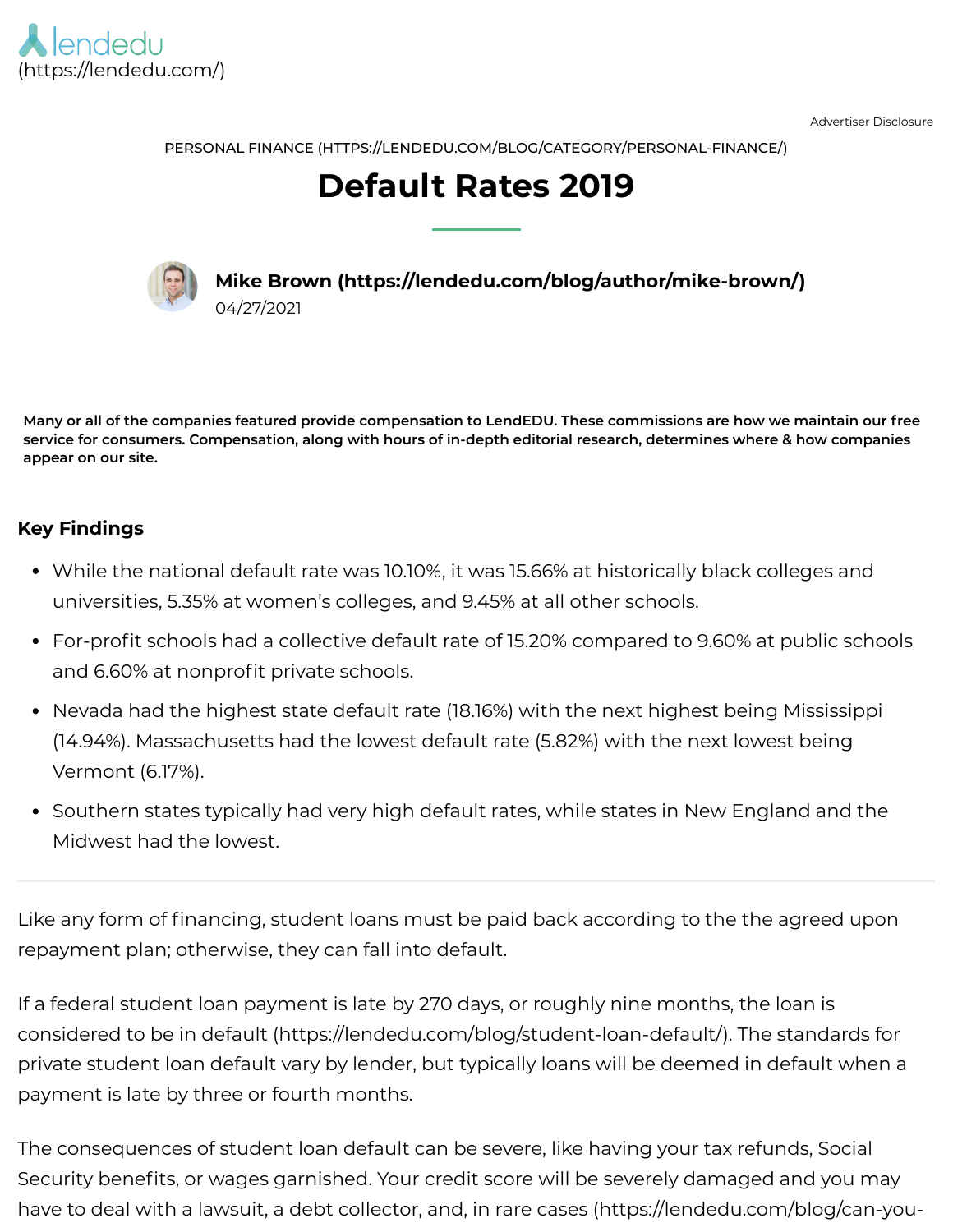[be-arrested-for-not-paying-your-student-loans/\),](https://lendedu.com/blog/can-you-be-arrested-for-not-paying-your-student-loans/) U.S. Marshals if you fail to address the issue.

Unfortunately, as colleges continue to raise tuition rates [\(https://lendedu.com/blog/average-cost](https://lendedu.com/blog/average-cost-of-college-statistics/)of-college-statistics/) and with outstanding student loan debt in the United States at an all-time high of \$1.6 trillion [\(https://lendedu.com/blog/average-student-loan-debt-statistics\)](https://lendedu.com/blog/average-student-loan-debt-statistics), student loan default only figures to be a growing issue.

In fact, the Brookings Institute estimates (https://www.brookings.edu/research/the-looming[student-loan-default-crisis-is-worse-than-we-thought/\)](https://www.brookings.edu/research/the-looming-student-loan-default-crisis-is-worse-than-we-thought/) that 40% of borrowers may default on their student loans by 2023. The wider implications this will have on the economy remains to be seen, but one can reasonably assume they will be damaging.

To provide a closer look at just how prevalent student loan default has become, LendEDU created this report using data from the Department of Education (ED) to detail student loan default rates for nearly 4,500 colleges throughout the U.S. In addition, we analyzed default rates on a state-bystate level.

Continue reading to see how default rates vary by private nonprofit, public, and private for-profit schools, at historically black colleges and universities (HBCUs) and Native American colleges, and to see which institutions are in jeopardy of losing federal funding due to repeatedly high default rates.

## **Student Loan Default Rate Data**

*All data in the various tables that you will nd below comes from the Department of Education (ED). The data reects default rates for the 2016 scal year and was released by the ED on September 23, 2019.*

*For schools that had over 30 borrowers enter repayment in the 2016 scal year, the ED found the default rate by taking the sum of borrowers that entered repayment in 2016 and defaulted in 2016, 2017, or 2018 and divided that sum by the number of borrowers who entered repayment in 2016.*

*For schools that had less than 30 borrowers enter repayment in the 2016 scal year, the ED found the default rate by summing together the number of borrowers who entered repayment in 2014, 2015, or 2016 and defaulted and divided that gure by the number of borrowers who entered repayment in 2014, 2015, or 2016.*

## **Default Rates by State**

<sup>Q</sup> Search

| Dealer Committee | $Q_{\text{max}}$ |  |
|------------------|------------------|--|
|                  |                  |  |

Number of

Number of Borrowers in

Number of Borrowers in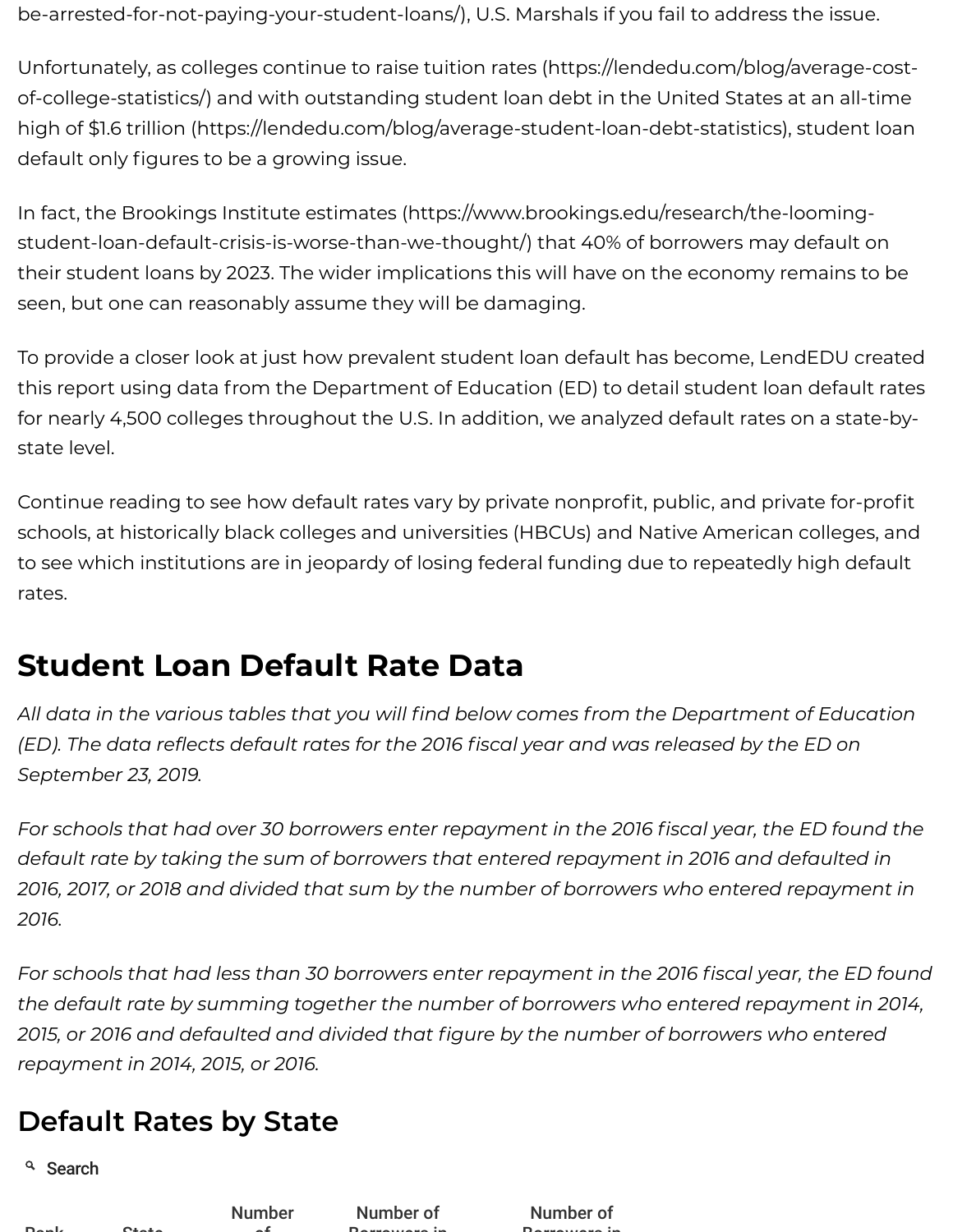| <b>Rank</b>             | ыате                           | OT<br><b>Schools</b> | <b>BOITOWERS IN</b><br><b>Default</b> | <b>BOITOWERS IN</b><br>Repayment |
|-------------------------|--------------------------------|----------------------|---------------------------------------|----------------------------------|
| 1                       | <b>Massachusetts</b>           | 168                  | 5,666                                 | 97,427                           |
| $\overline{2}$          | Vermont                        | 26                   | 641                                   | 10,396                           |
| 3                       | <b>North Dakota</b>            | 25                   | 725                                   | 11,680                           |
| $\overline{\mathbf{4}}$ | <b>Rhode Island</b>            | 21                   | 1,238                                 | 19,675                           |
| 5                       | <b>Nebraska</b>                | 45                   | 2,115                                 | 28,929                           |
| 6                       | <b>Florida</b>                 | 315                  | 18,378                                | 250,615                          |
| $\overline{7}$          | Utah                           | 53                   | 4,650                                 | 61,764                           |
| 8                       | <b>District of</b><br>Columbia | 24                   | 3,209                                 | 38,933                           |
| 9                       | <b>Minnesota</b>               | 108                  | 11,787                                | 142,163                          |
| 10                      | <b>New York</b>                | 410                  | 22,356                                | 259,354                          |
| 11                      | Idaho                          | 33                   | 2,095                                 | 24,247                           |
| 12                      | California                     | 615                  | 32,166                                | 365,722                          |
| 13                      | <b>Delaware</b>                | 16                   | 1,080                                 | 12,187                           |
| 14                      | Washington                     | 105                  | 5,999                                 | 66,561                           |
| 15                      | Wisconsin                      | 89                   | 7,821                                 | 86,729                           |
| 16                      | Pennsylvania                   | 326                  | 19,006                                | 204,846                          |
| 17                      | <b>Hawaii</b>                  | 24                   | 923                                   | 9,907                            |
| 18                      | <b>Maryland</b>                | 79                   | 6,191                                 | 66,183                           |
| 19                      | <b>New Jersey</b>              | 127                  | 7,963                                 | 83,835                           |
| 20                      | <b>Illinois</b>                | 246                  | 18,122                                | 190,497                          |
| 21                      | <b>Montana</b>                 | 23                   | 1,168                                 | 12,182                           |
| 22                      | Virginia                       | 129                  | 12,288                                | 125,096                          |
| 23                      | <b>Maine</b>                   | 40                   | 1,867                                 | 18,937                           |
| 24                      | <b>Missouri</b>                | 167                  | 9,316                                 | 93,706                           |
| 25                      | Wyoming                        | 10                   | 536                                   | 5,322                            |
| 26                      | <b>New</b><br>Hampshire        | 40                   | 4,193                                 | 40,902                           |
| 27                      | lowa                           | 83                   | 5,894                                 | 57,230                           |
| 28                      | <b>Texas</b>                   | 324                  | 29,541                                | 283,651                          |
| 29                      | <b>Arkansas</b>                | 73                   | 4,100                                 | 39,108                           |
| 30                      | <b>North Carolina</b>          | 144                  | 10,515                                | 99,238                           |
| 31                      | <b>South Dakota</b>            | 23                   | 2,038                                 | 19,112                           |
| 32                      | Colorado                       | 101                  | 10,228                                | 94,610                           |
| 33                      | Georgia                        | 142                  | 14,728                                | 135,575                          |
| 34                      | <b>Connecticut</b>             | 71                   | 5,266                                 | 47,731                           |
| 35                      | Ohio                           | 253                  | 19,531                                | 175,806                          |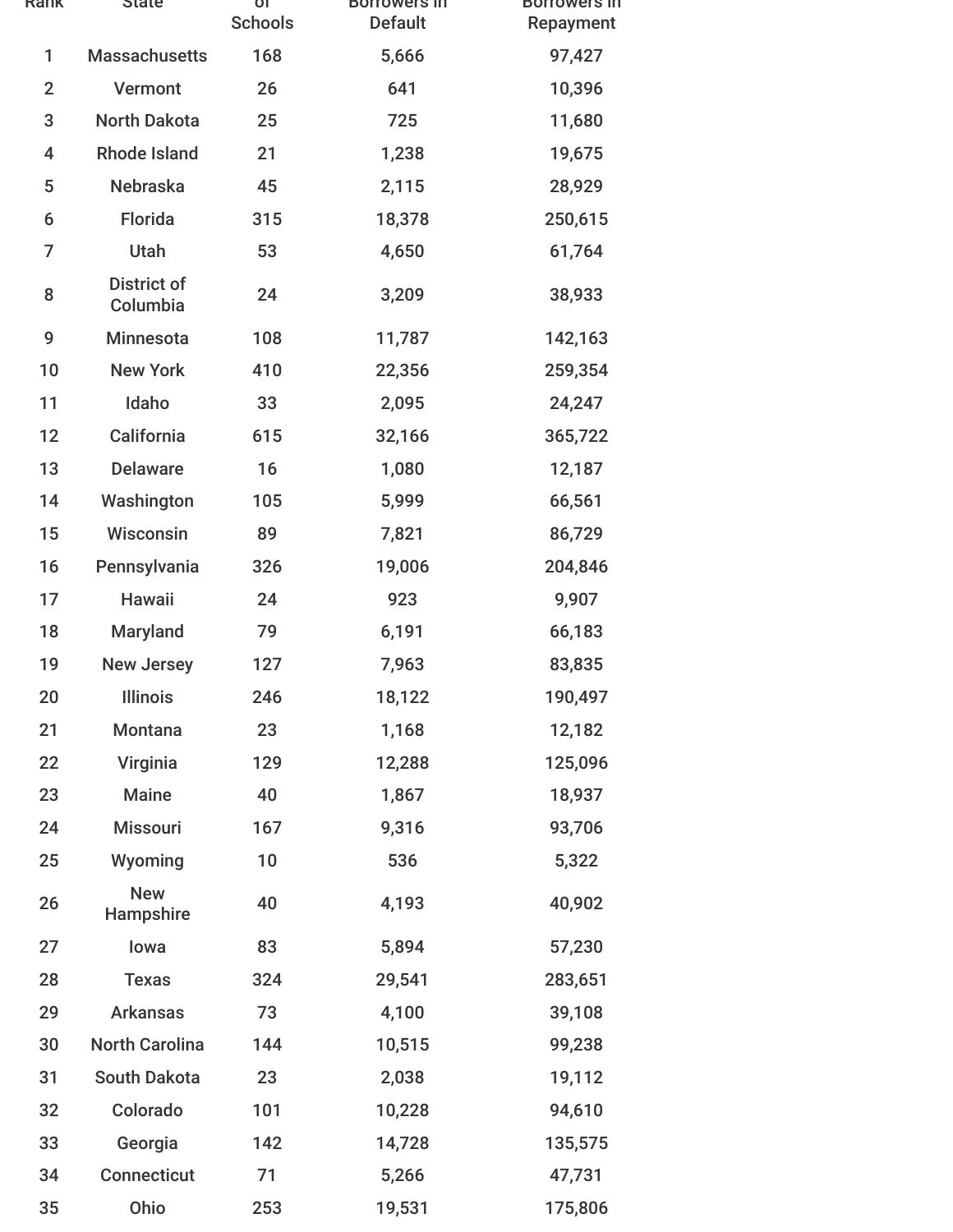| 36 | Alaska                | 8   | 524    | 4,697   |
|----|-----------------------|-----|--------|---------|
| 37 | Arizona               | 94  | 26,844 | 234,460 |
| 38 | Oregon                | 78  | 7,910  | 68,809  |
| 39 | Michigan              | 142 | 18,212 | 157,588 |
| 40 | <b>Tennessee</b>      | 126 | 9,075  | 78,455  |
| 41 | <b>South Carolina</b> | 81  | 6,841  | 59,086  |
| 42 | <b>Kansas</b>         | 77  | 6,126  | 52,804  |
| 43 | Kentucky              | 89  | 7,867  | 63,924  |
| 44 | <b>Oklahoma</b>       | 78  | 6,322  | 49,015  |
| 45 | Alabama               | 63  | 10,212 | 76,299  |
| 46 | Louisiana             | 90  | 8,159  | 60,447  |
| 47 | <b>Indiana</b>        | 117 | 23,839 | 167,360 |
| 48 | <b>West Virginia</b>  | 54  | 6,118  | 41,825  |
| 49 | <b>New Mexico</b>     | 28  | 2,751  | 18,712  |
| 50 | <b>Mississippi</b>    | 43  | 5,741  | 38,421  |
| 51 | <b>Nevada</b>         | 33  | 5,859  | 32,259  |
|    |                       |     |        |         |

**Download data** 

Share



## **Default Rates by School-Type**

**Public, private, & proprietary (for-profit)**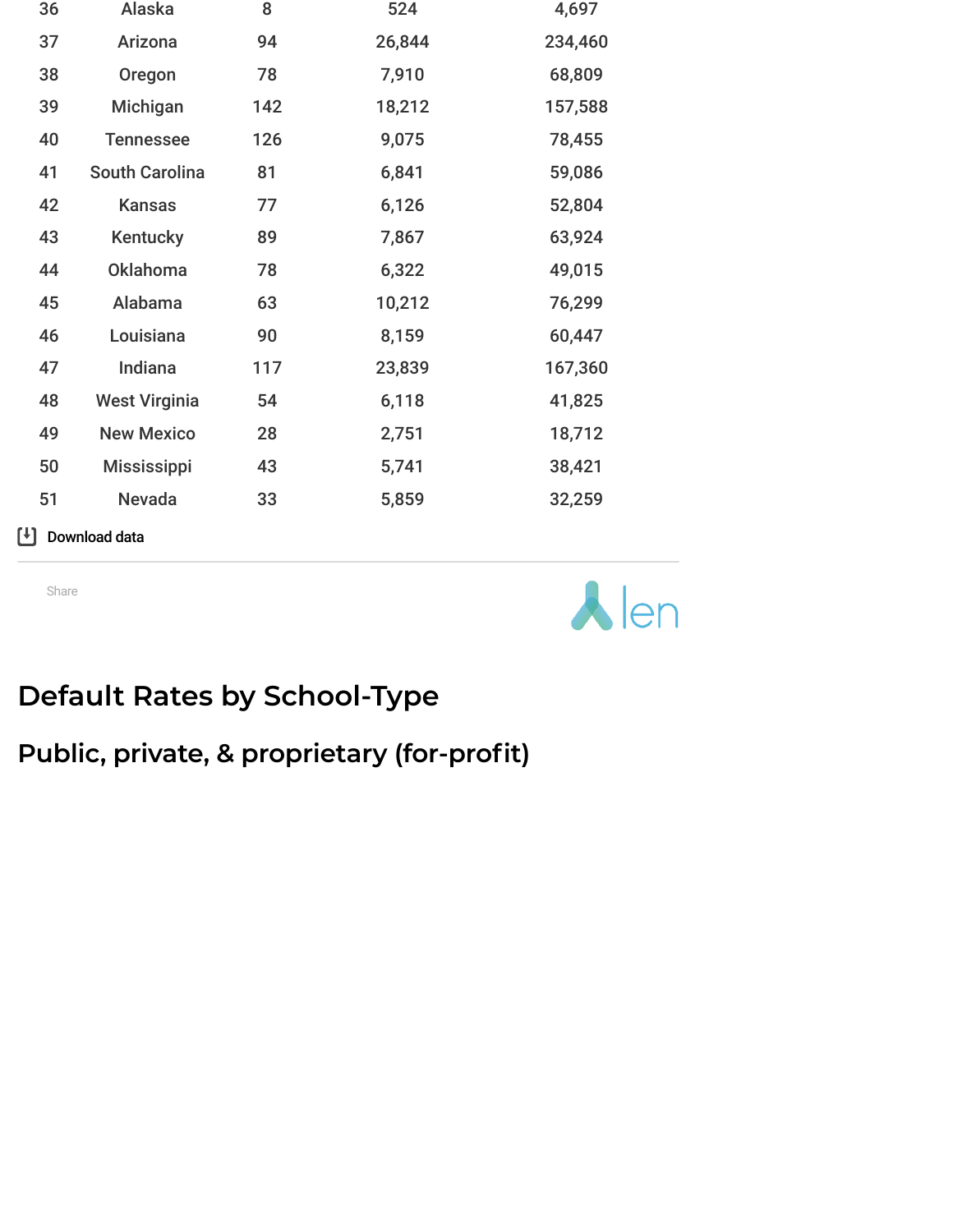| <b>Rank</b>  | <b>School</b><br><b>Type</b>              | Number of<br><b>Schools</b> | Number of<br><b>Borrowers in</b><br><b>Default</b> | Number of<br><b>Borrowers in</b><br>Repayment |
|--------------|-------------------------------------------|-----------------------------|----------------------------------------------------|-----------------------------------------------|
| 1            | <b>Private</b>                            | 1,726                       | 71,515                                             | 1,069,593                                     |
|              | Less than 2<br>years                      | 48                          | 1,296                                              | 7,778                                         |
| --           | 2-3 years                                 | 142                         | 4,471                                              | 29,332                                        |
| --           | 4 years $(+)$                             | 1,536                       | 65,748                                             | 1,032,483                                     |
| $\mathbf{2}$ | <b>Public</b>                             | 1,659                       | 236,948                                            | 2,467,803                                     |
|              | Less than 2<br>years                      | 149                         | 1,184                                              | 9,277                                         |
| --           | 2-3 years                                 | 797                         | 116,647                                            | 730,146                                       |
| --           | 4 years $(+)$                             | 713                         | 119,117                                            | 1,728,380                                     |
| 3            | <b>Proprietary</b><br>(For-Profit)        | 2,353                       | 149,892                                            | 985,335                                       |
|              | Less than 2<br>years                      | 1,279                       | 25,779                                             | 146,113                                       |
|              | 2-3 years                                 | 713                         | 39,526                                             | 222,347                                       |
|              | 4 years $(+)$                             | 361                         | 84,587                                             | 616,875                                       |
|              | <b>Total Default</b><br><b>Statistics</b> | 6,130                       | 458,687                                            | 4,533,276                                     |

Download data

Share



**HBCUs, Women's colleges, Hispanic colleges, Native American colleges, & Non-designated colleges**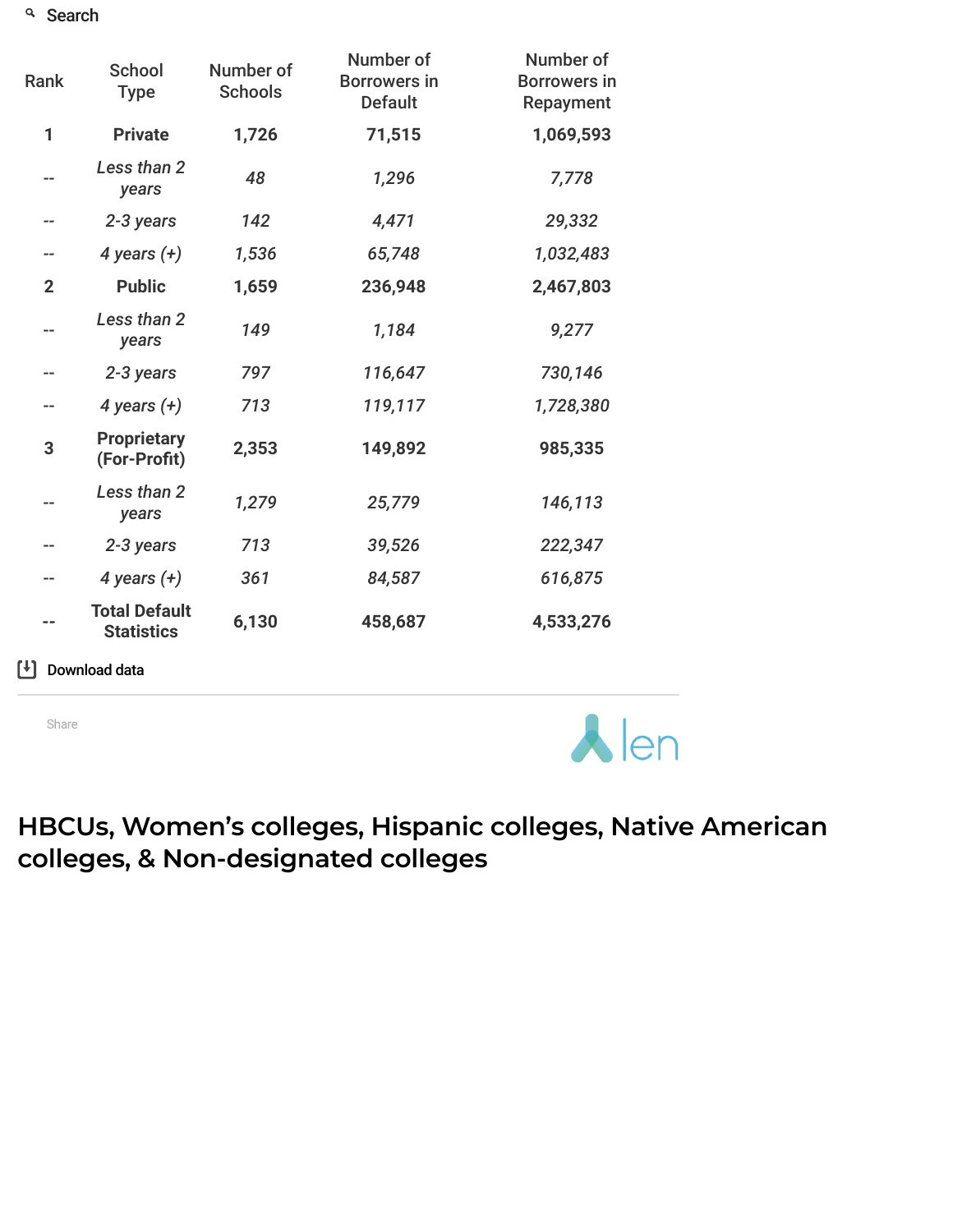| <b>School Type</b>                        | Number of<br><b>Schools</b> | Number of<br><b>Borrowers in</b><br><b>Default</b> | <b>Number of Borrowers</b><br>in Repaymemt | D |
|-------------------------------------------|-----------------------------|----------------------------------------------------|--------------------------------------------|---|
| <b>Women's Colleges</b>                   | 35                          | 1,147                                              | 21,436                                     |   |
| <b>Hispanic Colleges</b>                  | 127                         | 17,185                                             | 189,539                                    |   |
| <b>Not Reported (No</b><br>Designation)   | 4,167                       | 388,708                                            | 4,115,414                                  |   |
| <b>HBCUs</b>                              | 92                          | 14,944                                             | 95,448                                     |   |
| <b>Native American</b><br><b>Colleges</b> | $\overline{4}$              | 120                                                | 691                                        |   |
| Download data                             |                             |                                                    |                                            |   |

The above table is a breakdown of default rates by school-type.

Share



# **Schools in Jeopardy of Losing Federal Funding Due to Default Rates**

The following schools are subject to lose eligibility for the Federal Direct Loan Program [\(https://lendedu.com/blog/federal-direct-loans/\)](https://lendedu.com/blog/federal-direct-loans/) and/or the Federal Pell Grant Program (https://lendedu.com/blog/pell-grant/) due to three straight years with default rates above 30%.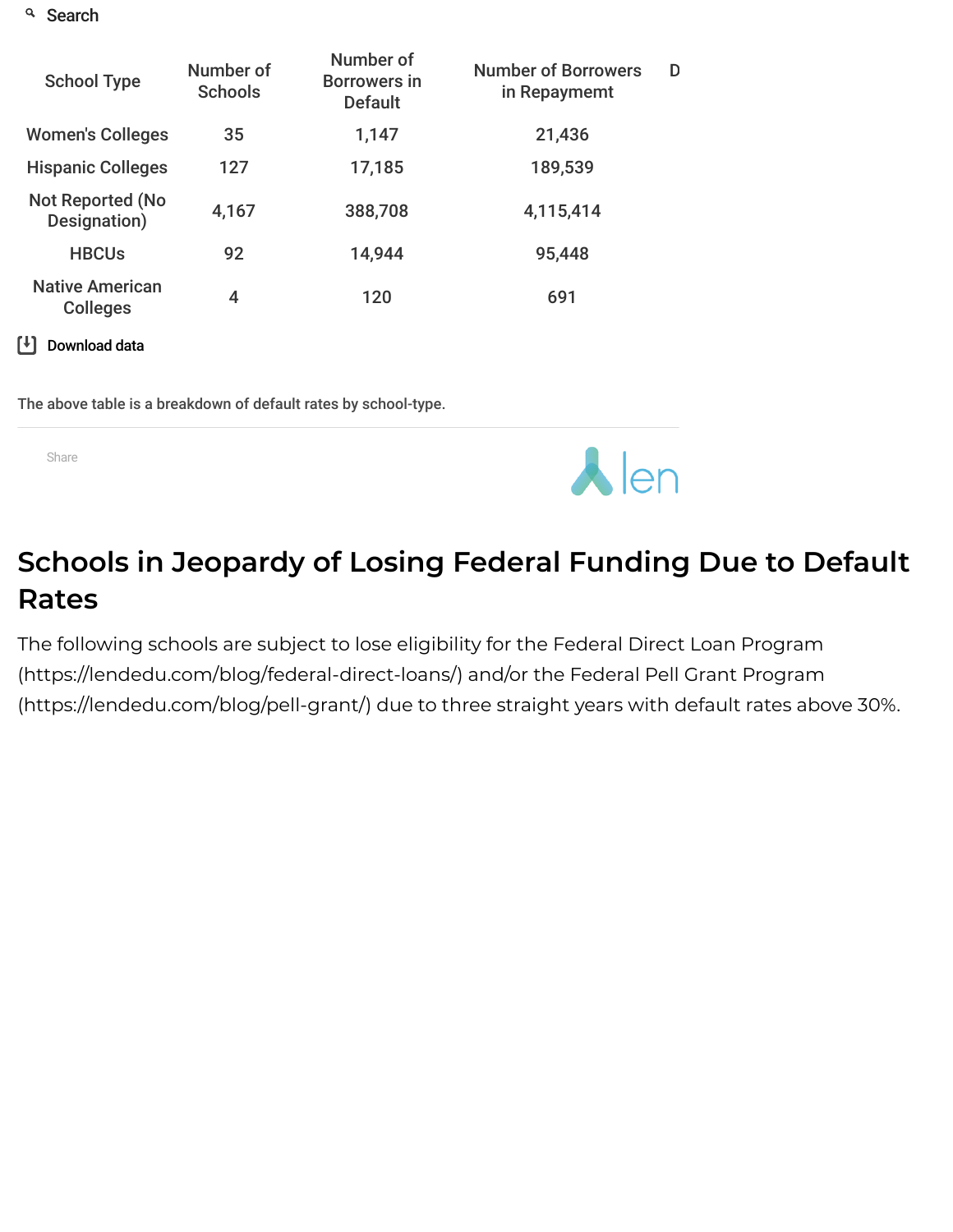| <b>Institution</b>                                            | <b>State</b>           | School<br><b>Type</b> | <b>Default</b><br><b>Rate FY</b><br>2016 | <b>Default</b><br><b>Rate FY</b><br>2015 |
|---------------------------------------------------------------|------------------------|-----------------------|------------------------------------------|------------------------------------------|
| <b>United Tribes Technical</b><br><b>College</b>              | <b>North</b><br>Dakota | Private,<br>Nonprofit | 31.50%                                   | 40.00%                                   |
| <b>Champ's Barber School</b>                                  | Pennsylvania           | <b>Proprietary</b>    | 53.40%                                   | 57.60%                                   |
| Larry's Barber College                                        | <b>Illinois</b>        | <b>Proprietary</b>    | 51.90%                                   | 50.00%                                   |
| <b>Transformed Barber &amp;</b><br><b>Cosmetology Academy</b> | <b>Missouri</b>        | <b>Proprietary</b>    | 43.90%                                   | 31.00%                                   |
| <b>Sharp Edgez Barber</b><br><b>Institute</b>                 | <b>New York</b>        | Proprietary           | 38.80%                                   | 45.20%                                   |
| <b>Cosmetology School Of</b><br><b>Arts And Sciences</b>      | Idaho                  | Proprietary           | 32.90%                                   | 31.80%                                   |
| <b>First Class Cosmetology</b><br><b>School</b>               | Wisconsin              | <b>Proprietary</b>    | 32.70%                                   | 34.90%                                   |

### Download data

The above institutions have all posted default rates of 30% or greater in each year from FY 2014 to are subject to loss of Direct Loan Program and/or Federal Pell Grant eligibility due to three straight default rates at or above 30%.

Share



The following schools are subject to lose eligibility for the Direct Loan Program due to default rates above 40% for 2016 fiscal year.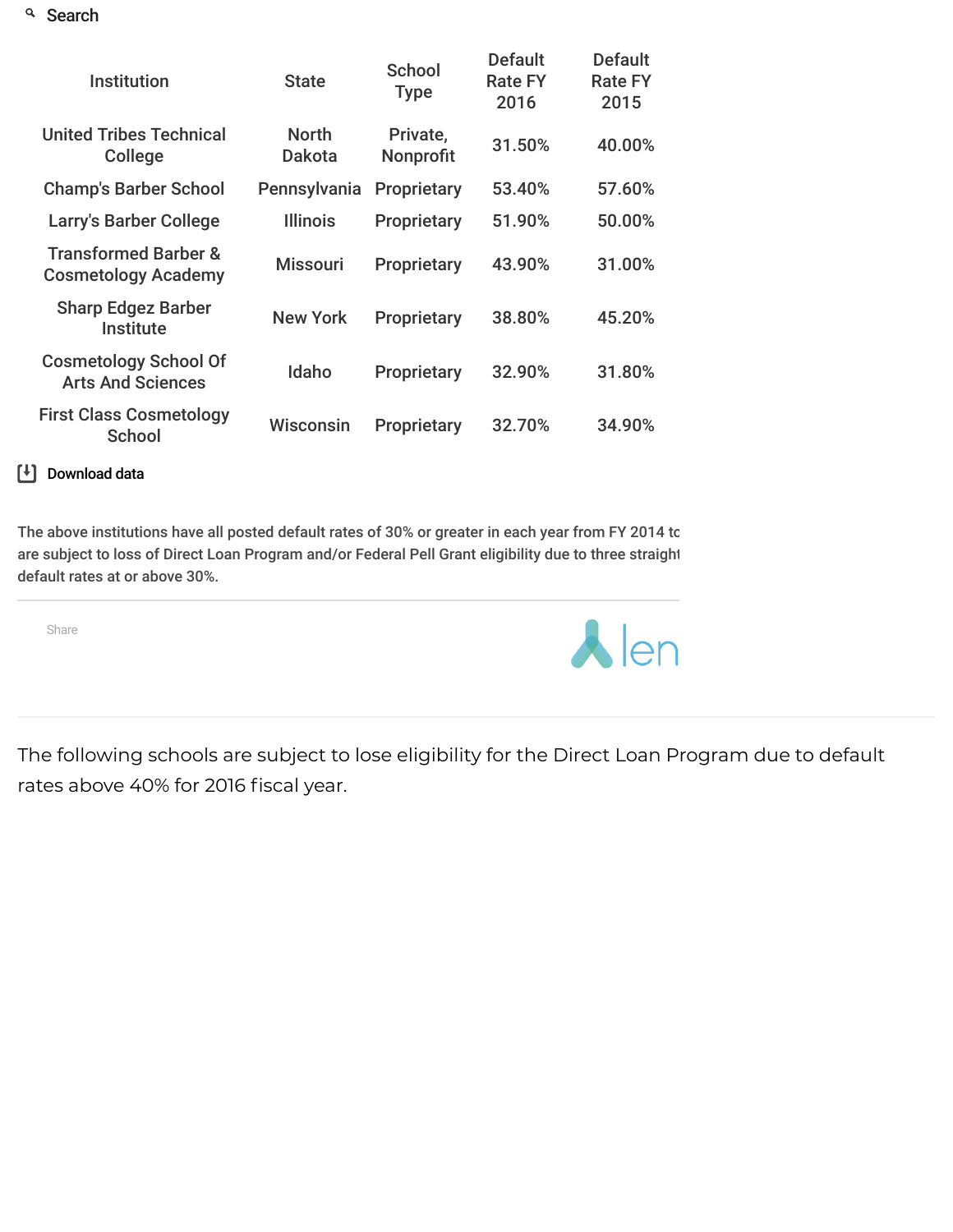| <b>Institution</b>                                     | <b>State</b>                   | <b>School</b><br><b>Type</b> | Defau<br>$\mathbf{z}$ |
|--------------------------------------------------------|--------------------------------|------------------------------|-----------------------|
| <b>Denmark Technical College</b>                       | <b>South Carolina</b>          | <b>Public</b>                | 4                     |
| <b>Vibe Barber College</b>                             | <b>Tennessee</b>               | Proprietary                  | 5                     |
| <b>Champ's Barber School</b>                           | Pennsylvania                   | Proprietary                  | 5                     |
| Larry's Barber College                                 | <b>Illinois</b>                | <b>Proprietary</b>           | 5                     |
| <b>American College Of Barbering</b>                   | <b>Kentucky</b>                | Proprietary                  | 4                     |
| <b>K&amp;G 5 Star Barber College</b>                   | <b>Texas</b>                   | Proprietary                  | 4                     |
| <b>Transformed Barber &amp; Cosmetology</b><br>Academy | <b>Missouri</b>                | Proprietary                  | 4                     |
| <b>Harris School Of Business</b>                       | <b>New Jersey</b>              | <b>Proprietary</b>           | 4                     |
| <b>Pccenter</b>                                        | <b>Texas</b>                   | <b>Proprietary</b>           | 4                     |
| <b>Mt Training Center</b>                              | <b>Texas</b>                   | <b>Proprietary</b>           | 4                     |
| <b>Bennett Career Institute</b>                        | <b>District Of</b><br>Columbia | Proprietary                  | 4                     |

#### Download data

The above institutions have all posted default rates of 40% or greater for FY 2016. They are subjec Direct Loan Program eligibility due to a default rate greater than 40%.

Share



## **Default Rates by School**

 $\left\langle$ 

1-200

#### <sup>Q</sup> Search

1 1

| <b>National</b><br>Rank | <b>State</b><br>Rank | Institution                               | <b>State</b>    | School<br><b>Type</b>         |
|-------------------------|----------------------|-------------------------------------------|-----------------|-------------------------------|
| 1                       |                      | Tom P. Haney Technical Center             | Florida         | Public                        |
|                         |                      | <b>Nuvo College Of Cosmetology</b>        | Michigan        | Proprietary                   |
| 1                       | 1                    | <b>Vandercook College Of Music</b>        | <b>Illinois</b> | Private.<br><b>Non Profit</b> |
|                         |                      | <b>Advanced College</b>                   | California      | Proprietary                   |
| 1                       | 1                    | <b>Academy Of Cosmetology</b>             | Florida         | Proprietary                   |
| 1                       | 1                    | <b>Westminster Theological Seminary</b>   | Pennsylvania    | Private,<br><b>Non Profit</b> |
|                         | 1                    | <b>Healing Arts Institute</b>             | Colorado        | Proprietary                   |
|                         |                      | School Of Professional Horticulture, N.Y. |                 | <b>Private</b>                |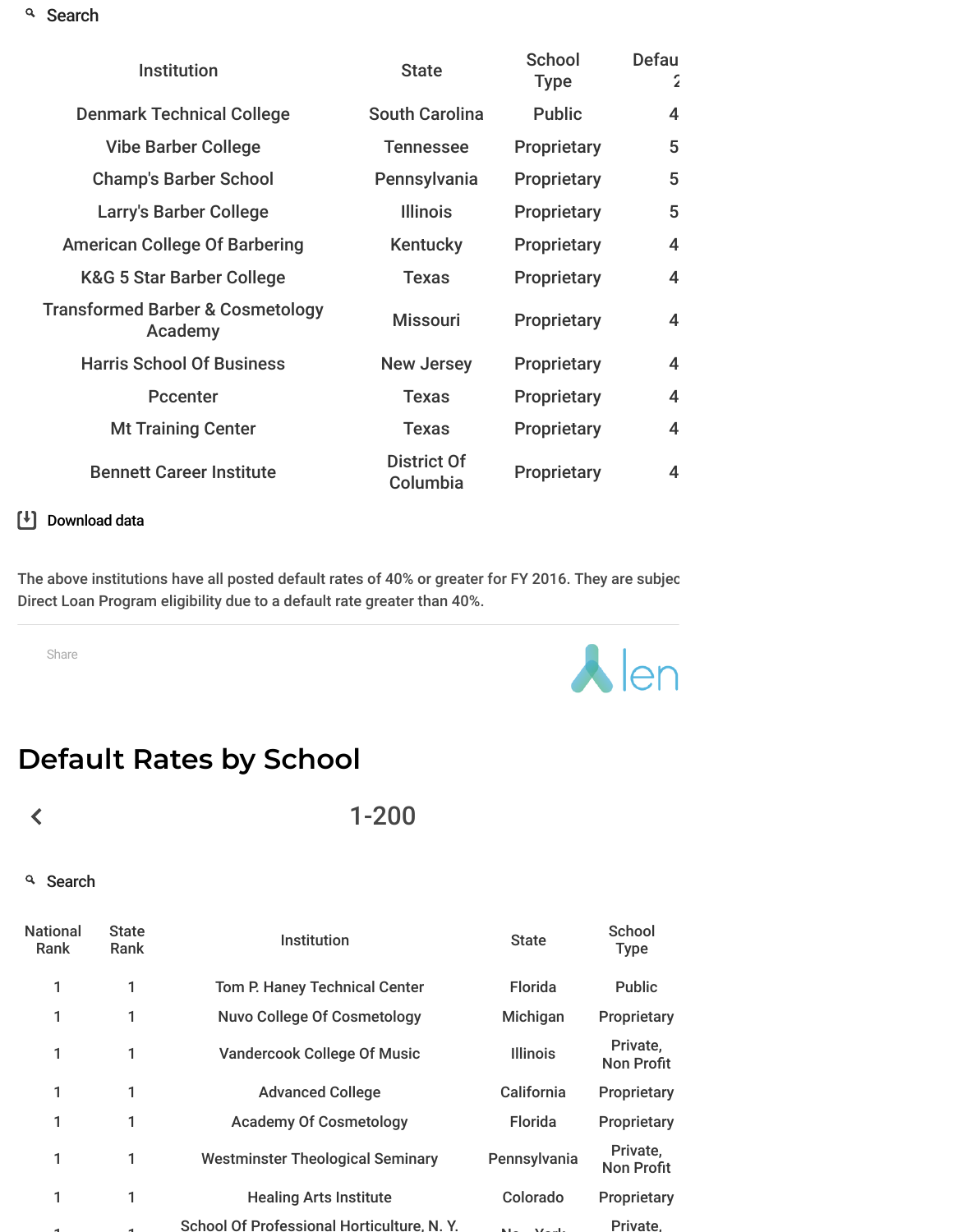|   | Τ | <b>Botanical Garden</b>                                             | New York              | <b>Non Profit</b>             |
|---|---|---------------------------------------------------------------------|-----------------------|-------------------------------|
| 1 | 1 | <b>Ucas University Of Cosmetology Arts &amp;</b><br><b>Sciences</b> | <b>Texas</b>          | Proprietary                   |
| 1 | 1 | <b>Southside College Of Health Sciences</b>                         | Virginia              | Proprietary                   |
| 1 | 1 | Academy Of Chinese Culture And Health<br><b>Sciences</b>            | California            | Private,<br><b>Non Profit</b> |
| 1 | 1 | <b>Cannella School Of Hair Design</b>                               | <b>Illinois</b>       | Proprietary                   |
| 1 | 1 | lyrs School Of Technology & Trades                                  | <b>Rhode Island</b>   | Private,<br><b>Non Profit</b> |
| 1 | 1 | <b>Reformed Presbyterian Theological</b><br><b>Seminary</b>         | Pennsylvania          | Private,<br><b>Non Profit</b> |
| 1 | 1 | <b>Pontifical College Josephinum</b>                                | Ohio                  | Private,<br><b>Non Profit</b> |
| 1 | 1 | <b>California Institute Of Technology</b>                           | California            | Private,<br><b>Non Profit</b> |
| 1 | 1 | <b>Grady Health System</b>                                          | Georgia               | <b>Public</b>                 |
| 1 | 1 | <b>Bergin College Of Canine Studies</b>                             | California            | Private,<br><b>Non Profit</b> |
| 1 | 1 | Professionals Choice Hair Design Academy                            | <b>Illinois</b>       | Proprietary                   |
| 1 | 1 | <b>Colby College</b>                                                | <b>Maine</b>          | Private,<br><b>Non Profit</b> |
| 1 | 1 | <b>West Virginia University Hospitals</b>                           | <b>West Virginia</b>  | Private,<br><b>Non Profit</b> |
| 1 | 1 | <b>Denver Seminary</b>                                              | Colorado              | Private,<br><b>Non Profit</b> |
| 1 | 1 | <b>International Institute Of Cosmetology</b>                       | <b>Connecticut</b>    | Proprietary                   |
| 1 | 1 | <b>Delaware Learning Institute Of</b><br>Cosmetology                | <b>Delaware</b>       | Proprietary                   |
| 1 | 1 | University Of Texas Md Anderson Cancer<br>Center                    | <b>Texas</b>          | <b>Public</b>                 |
| 1 | 1 | <b>Church Divinity School Of The Pacific</b>                        | California            | Private,<br><b>Non Profit</b> |
| 1 | 1 | <b>Phagans' Medford Beauty School</b>                               | Oregon                | Proprietary                   |
| 1 | 1 | <b>New York College Of Podiatric Medicine</b>                       | <b>New York</b>       | Private,<br><b>Non Profit</b> |
| 1 | 1 | Mr. John'S School Of Cosmetology,<br><b>Esthetics &amp; Nails</b>   | <b>Illinois</b>       | Proprietary                   |
| 1 | 1 | <b>United States Merchant Marine Academy</b>                        | <b>New York</b>       | <b>Public</b>                 |
| 1 | 1 | Saint Charles Borromeo Seminary                                     | Pennsylvania          | Private,<br><b>Non Profit</b> |
| 1 | 1 | <b>Concordia Seminary</b>                                           | <b>Missouri</b>       | Private,<br><b>Non Profit</b> |
| 1 | 1 | <b>Scripps College</b>                                              | California            | Private,<br><b>Non Profit</b> |
| 1 | 1 | <b>Appalachian College Of Pharmacy</b>                              | Virginia              | Private,<br><b>Non Profit</b> |
| 1 | 1 | <b>Davidson College</b>                                             | <b>North Carolina</b> | Private,<br><b>Non Profit</b> |
| 1 | 1 | American College Of Acupuncture &<br><b>Oriental Medicine</b>       | <b>Texas</b>          | Proprietary                   |
|   |   |                                                                     |                       | Private,                      |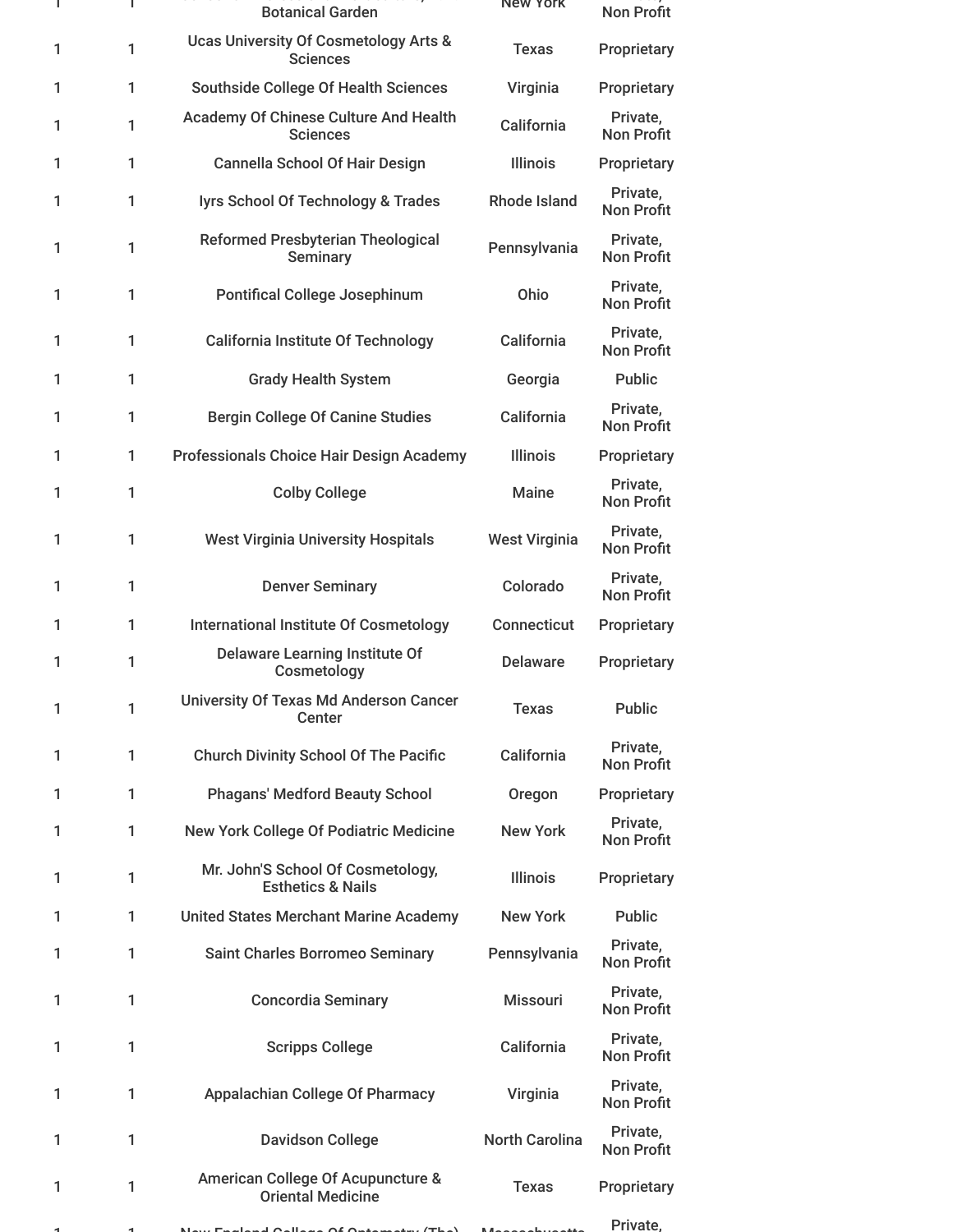| L | J. | New England College Of Optometry (The)                                | <b>Massachusetts</b>           | <b>Non Profit</b>             |
|---|----|-----------------------------------------------------------------------|--------------------------------|-------------------------------|
| 1 | 1  | Westminster Theological Seminary In<br>California                     | California                     | Private,<br><b>Non Profit</b> |
| 1 | 1  | <b>Lake Forest Graduate School Of</b><br>Management                   | <b>Illinois</b>                | Private,<br><b>Non Profit</b> |
| 1 | 1  | <b>Harvey Mudd College</b>                                            | California                     | Private,<br><b>Non Profit</b> |
| 1 | 1  | Kansas City University Of Medicine And<br><b>Biosciences</b>          | <b>Missouri</b>                | Private,<br><b>Non Profit</b> |
| 1 | 1  | <b>National University Of Natural Medicine</b>                        | Oregon                         | Private,<br><b>Non Profit</b> |
| 1 | 1  | <b>Cambridge Junior College</b>                                       | California                     | Proprietary                   |
| 1 | 1  | <b>Medical College Of Wisconsin</b>                                   | Wisconsin                      | Private,<br><b>Non Profit</b> |
| 1 | 1  | Kalamazoo College                                                     | Michigan                       | Private,<br><b>Non Profit</b> |
| 1 | 1  | School Of Architecture At Taliesin (The)                              | Arizona                        | Private,<br><b>Non Profit</b> |
| 1 | 1  | Arizona School Of Acupuncture And<br><b>Oriental Medicine</b>         | Arizona                        | Proprietary                   |
| 1 | 1  | Pomona College                                                        | California                     | Private,<br><b>Non Profit</b> |
| 1 | 1  | Marshall B. Ketchum University                                        | California                     | Private,<br><b>Non Profit</b> |
| 1 | 1  | <b>Pardee Rand Graduate School</b>                                    | California                     | Private,<br><b>Non Profit</b> |
| 1 | 1  | <b>Thomas Aquinas College</b>                                         | California                     | Private,<br><b>Non Profit</b> |
| 1 | 1  | <b>American University Of Health Sciences</b>                         | California                     | Proprietary                   |
| 1 | 1  | <b>Advanced Training Associates</b>                                   | California                     | Proprietary                   |
| 1 | 1  | <b>Soka University Of America</b>                                     | California                     | Private,<br><b>Non Profit</b> |
| 1 | 1  | Academy For Jewish Religion California                                | California                     | Private,<br><b>Non Profit</b> |
| 1 | 1  | <b>Institute Of Taoist Education And</b><br>Acupuncture               | Colorado                       | Private,<br><b>Non Profit</b> |
| 1 | 1  | <b>Dominican House Of Studies</b>                                     | <b>District Of</b><br>Columbia | Private,<br><b>Non Profit</b> |
| 1 | 1  | Institute Of World Politics (The)                                     | <b>District Of</b><br>Columbia | Private,<br><b>Non Profit</b> |
| 1 | 1  | Pontifical John Paul Ii Institute For Studies<br>On Marriage And Fam  | <b>District Of</b><br>Columbia | Private,<br><b>Non Profit</b> |
| 1 | 1  | <b>Lively Technical College</b>                                       | Florida                        | Public                        |
| 1 | 1  | <b>Miami Lakes Educational Center And</b><br><b>Technical College</b> | Florida                        | <b>Public</b>                 |
| 1 | 1  | <b>Fort Pierce Beauty Academy</b>                                     | Florida                        | Proprietary                   |
| 1 | 1  | <b>Talmudic College Of Florida</b>                                    | Florida                        | Private,<br><b>Non Profit</b> |
| 1 | 1  | <b>Columbia Theological Seminary</b>                                  | Georgia                        | Private,<br><b>Non Profit</b> |
| 1 | 1  | Saint Luke'S Methodist Hospital School Of<br>Radiologic Technology    | lowa                           | Private,<br>Non Profit        |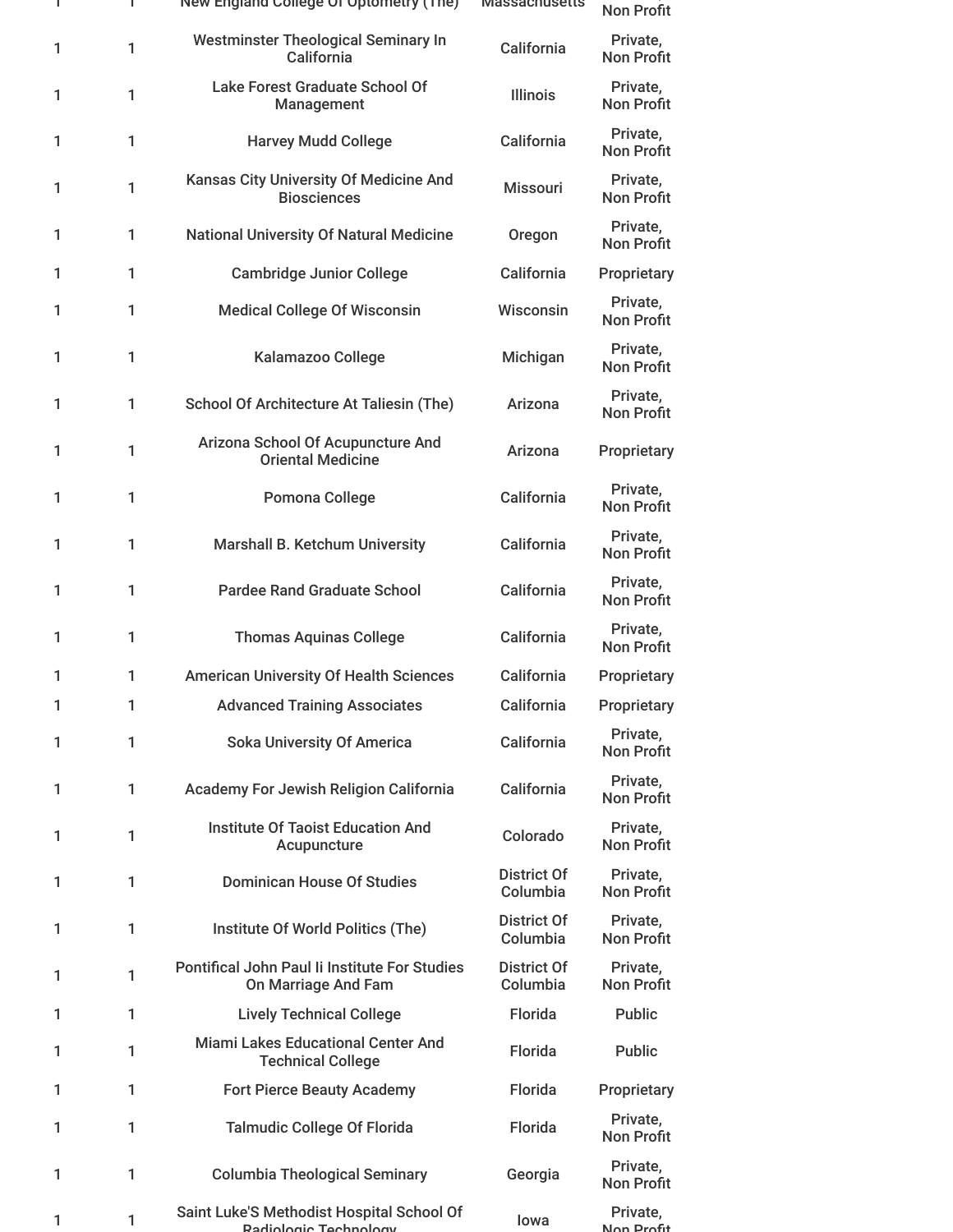|   |   | naunonyno roomnonyy                                                              |                         |                               |
|---|---|----------------------------------------------------------------------------------|-------------------------|-------------------------------|
| 1 | 1 | St. John'S College                                                               | <b>Illinois</b>         | Private,<br><b>Non Profit</b> |
| 1 | 1 | Northshore University Healthsystem School<br>Of Nurse Anesthesia                 | <b>Illinois</b>         | Private,<br><b>Non Profit</b> |
| 1 | 1 | <b>Bethany Theological Seminary</b>                                              | Indiana                 | Private,<br><b>Non Profit</b> |
| 1 | 1 | <b>Saint Meinrad School Of Theology</b>                                          | Indiana                 | Private,<br><b>Non Profit</b> |
| 1 | 1 | <b>Saint Joseph Seminary College</b>                                             | Louisiana               | Private,<br><b>Non Profit</b> |
| 1 | 1 | <b>Louisiana State University Health Sciences</b><br><b>Center In Shreveport</b> | Louisiana               | <b>Public</b>                 |
| 1 | 1 | <b>Saint John'S Seminary</b>                                                     | <b>Massachusetts</b>    | Private,<br><b>Non Profit</b> |
| 1 | 1 | Franklin W. Olin College Of Engineering                                          | <b>Massachusetts</b>    | Private,<br><b>Non Profit</b> |
| 1 | 1 | <b>Robert Paul Academy Of Cosmetology Arts</b><br>& Sciences                     | Maryland                | Proprietary                   |
| 1 | 1 | <b>Frederick School Of Cosmetology</b>                                           | Maryland                | Proprietary                   |
| 1 | 1 | Institute For Doctoral Studies In The Visual<br>Arts                             | <b>Maine</b>            | Private,<br><b>Non Profit</b> |
| 1 | 1 | <b>Western Theological Seminary</b>                                              | Michigan                | Private,<br><b>Non Profit</b> |
| 1 | 1 | Mayo Clinic College Of Medicine And<br><b>Science</b>                            | <b>Minnesota</b>        | Private,<br><b>Non Profit</b> |
| 1 | 1 | <b>Lenoir Community College</b>                                                  | <b>North Carolina</b>   | <b>Public</b>                 |
| 1 | 1 | <b>Martin Community College</b>                                                  | <b>North Carolina</b>   | <b>Public</b>                 |
| 1 | 1 | Jung Tao School Of Classical Chinese<br><b>Medicine</b>                          | <b>North Carolina</b>   | Private,<br><b>Non Profit</b> |
| 1 | 1 | <b>Daoist Traditions College Of Chinese</b><br><b>Medical Arts</b>               | <b>North Carolina</b>   | Proprietary                   |
| 1 | 1 | <b>Shepherds Theological Seminary</b>                                            | <b>North Carolina</b>   | Private,<br><b>Non Profit</b> |
| 1 | 1 | Chi Health School Of Radiologic<br><b>Technology</b>                             | <b>Nebraska</b>         | Private,<br><b>Non Profit</b> |
| 1 | 1 | <b>Creative Center (The)</b>                                                     | <b>Nebraska</b>         | Proprietary                   |
| 1 | 1 | <b>Upper Valley Educators Institute</b>                                          | <b>New</b><br>Hampshire | Private,<br><b>Non Profit</b> |
| 1 | 1 | <b>Southwestern College</b>                                                      | <b>New Mexico</b>       | Private,<br><b>Non Profit</b> |
| 1 | 1 | Jewish Theological Seminary Of America<br>(The)                                  | <b>New York</b>         | Private,<br><b>Non Profit</b> |
| 1 | 1 | <b>Webb Institute</b>                                                            | <b>New York</b>         | Private,<br><b>Non Profit</b> |
| 1 | 1 | Rabbinical Academy Mesivta Rabbi Chaim<br><b>Berlin</b>                          | <b>New York</b>         | Private,<br><b>Non Profit</b> |
| 1 | 1 | <b>Rabbinical Seminary Of America</b>                                            | <b>New York</b>         | Private,<br><b>Non Profit</b> |
| 1 | 1 | Hebrew Union College - Jewish Institute Of<br>Religion                           | <b>New York</b>         | Private,<br><b>Non Profit</b> |
|   | 1 | <b>Cochran School Of Nursing Saint John'S</b>                                    | <b>New York</b>         | Private,                      |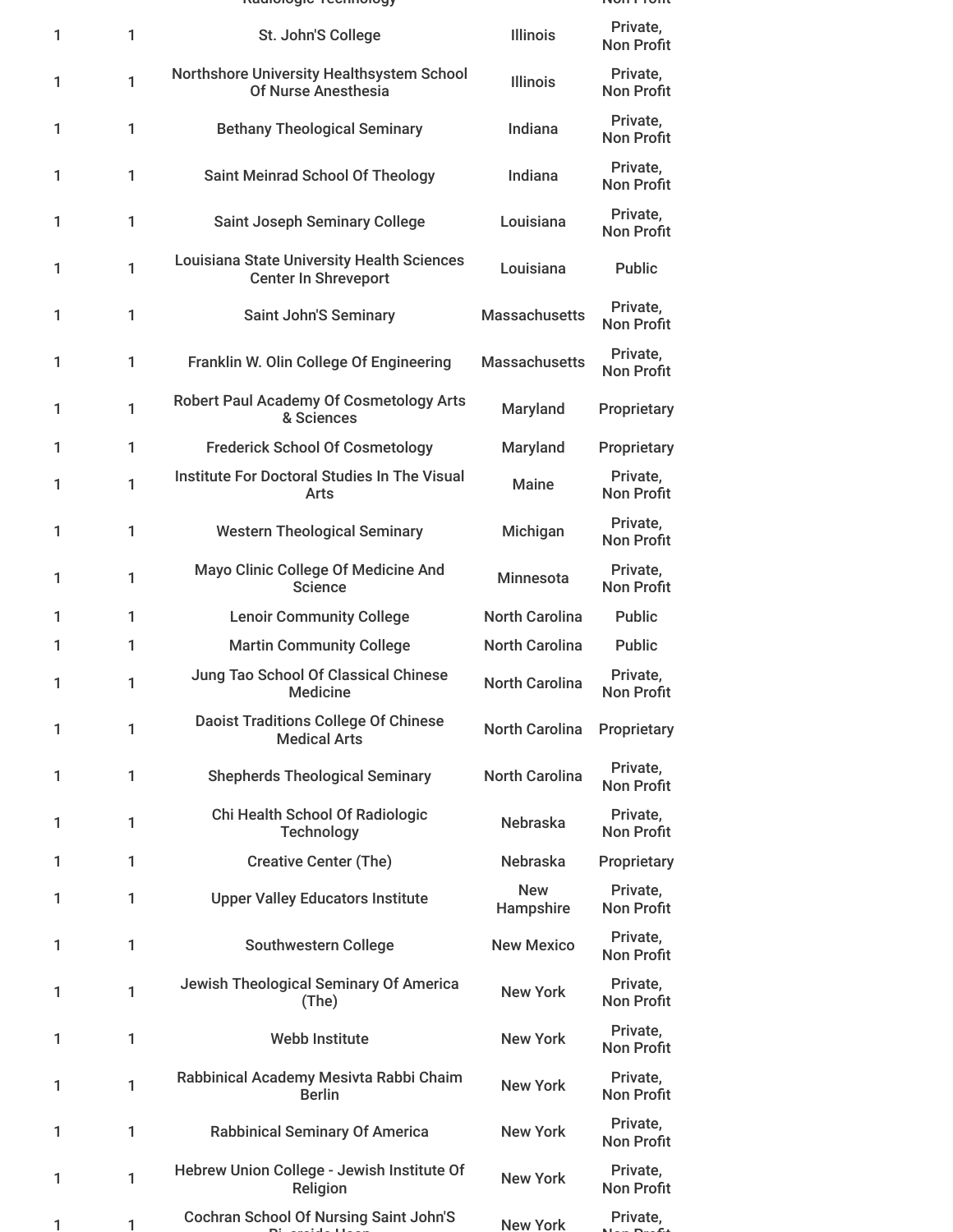|     |   | <b>RIVERSIGE HOSP</b>                                                        |                      | NON Profit                    |
|-----|---|------------------------------------------------------------------------------|----------------------|-------------------------------|
| 1   | 1 | <b>Suny College Of Optometry</b>                                             | <b>New York</b>      | <b>Public</b>                 |
| 1   | 1 | <b>Champlain Valley Physicians Hospital</b><br><b>Medical Center</b>         | <b>New York</b>      | Private,<br><b>Non Profit</b> |
| 1   | 1 | <b>Memorial Sloan Kettering Cancer Center</b>                                | <b>New York</b>      | Private,<br><b>Non Profit</b> |
| 1   | 1 | <b>Yeshivath Viznitz</b>                                                     | <b>New York</b>      | Private,<br><b>Non Profit</b> |
| 1   | 1 | <b>Torah Temimah Talmudical Seminary</b>                                     | <b>New York</b>      | Private.<br><b>Non Profit</b> |
| 1   | 1 | <b>Christie'S Education</b>                                                  | <b>New York</b>      | Proprietary                   |
| 1   | 1 | <b>Grace International Beauty School</b>                                     | <b>New York</b>      | Proprietary                   |
| 1   | 1 | Methodist Theological School In Ohio                                         | Ohio                 | Private,<br><b>Non Profit</b> |
| 1   | 1 | <b>School Of Diagnostic Imaging-Cleveland</b><br><b>Clinic Health System</b> | Ohio                 | Private,<br><b>Non Profit</b> |
| 1   | 1 | <b>Ohio Medical Career College</b>                                           | Ohio                 | Proprietary                   |
| 1   | 1 | <b>Enid Beauty College</b>                                                   | <b>Oklahoma</b>      | Proprietary                   |
| 1   | 1 | <b>Yeshivath Beth Moshe</b>                                                  | Pennsylvania         | Private,<br><b>Non Profit</b> |
| 1   | 1 | <b>Reconstructionist Rabbinical College</b>                                  | Pennsylvania         | Private,<br><b>Non Profit</b> |
| 1   | 1 | <b>Trinity Episcopal School For Ministry</b>                                 | Pennsylvania         | Private,<br><b>Non Profit</b> |
| 1   | 1 | <b>North American Baptist Seminary</b>                                       | South Dakota         | Private,<br><b>Non Profit</b> |
| 1   | 1 | Avera Mckennan Hospital                                                      | <b>South Dakota</b>  | Private,<br><b>Non Profit</b> |
| 1   | 1 | Southern College Of Optometry                                                | <b>Tennessee</b>     | Private,<br><b>Non Profit</b> |
| 1   | 1 | Middle Tennessee School Of Anesthesia                                        | <b>Tennessee</b>     | Private,<br><b>Non Profit</b> |
| 1   | 1 | <b>Omega Graduate School</b>                                                 | <b>Tennessee</b>     | Private,<br><b>Non Profit</b> |
| 1   | 1 | <b>School Of Automotive Machinists &amp;</b><br><b>Technology</b>            | <b>Texas</b>         | Proprietary                   |
| 1   | 1 | <b>Gemini School Of Visual Arts &amp;</b><br>Communication                   | <b>Texas</b>         | Proprietary                   |
| 1   | 1 | <b>Careers Unlimited</b>                                                     | Utah                 | Proprietary                   |
| 1   | 1 | Bon Secours St Mary'S Hospital School Of<br><b>Medical Imaging</b>           | Virginia             | Private,<br><b>Non Profit</b> |
| 1   | 1 | Seattle Institute Of East Asian Medicine                                     | Washington           | Proprietary                   |
| 1   | 1 | <b>Pacific Northwest University Of Health</b><br><b>Sciences</b>             | Washington           | Private,<br><b>Non Profit</b> |
| 1   | 1 | <b>Shepherds College</b>                                                     | Wisconsin            | Private,<br><b>Non Profit</b> |
| 120 | 7 | <b>Carnegie Mellon University</b>                                            | Pennsylvania         | Private,<br><b>Non Profit</b> |
| 120 | 8 | <b>Midwestern University</b>                                                 | <b>Illinois</b>      | Private,<br><b>Non Profit</b> |
| 122 | 4 | <b>MGH Institute of Health Professions</b>                                   | <b>Massachusetts</b> | Private,                      |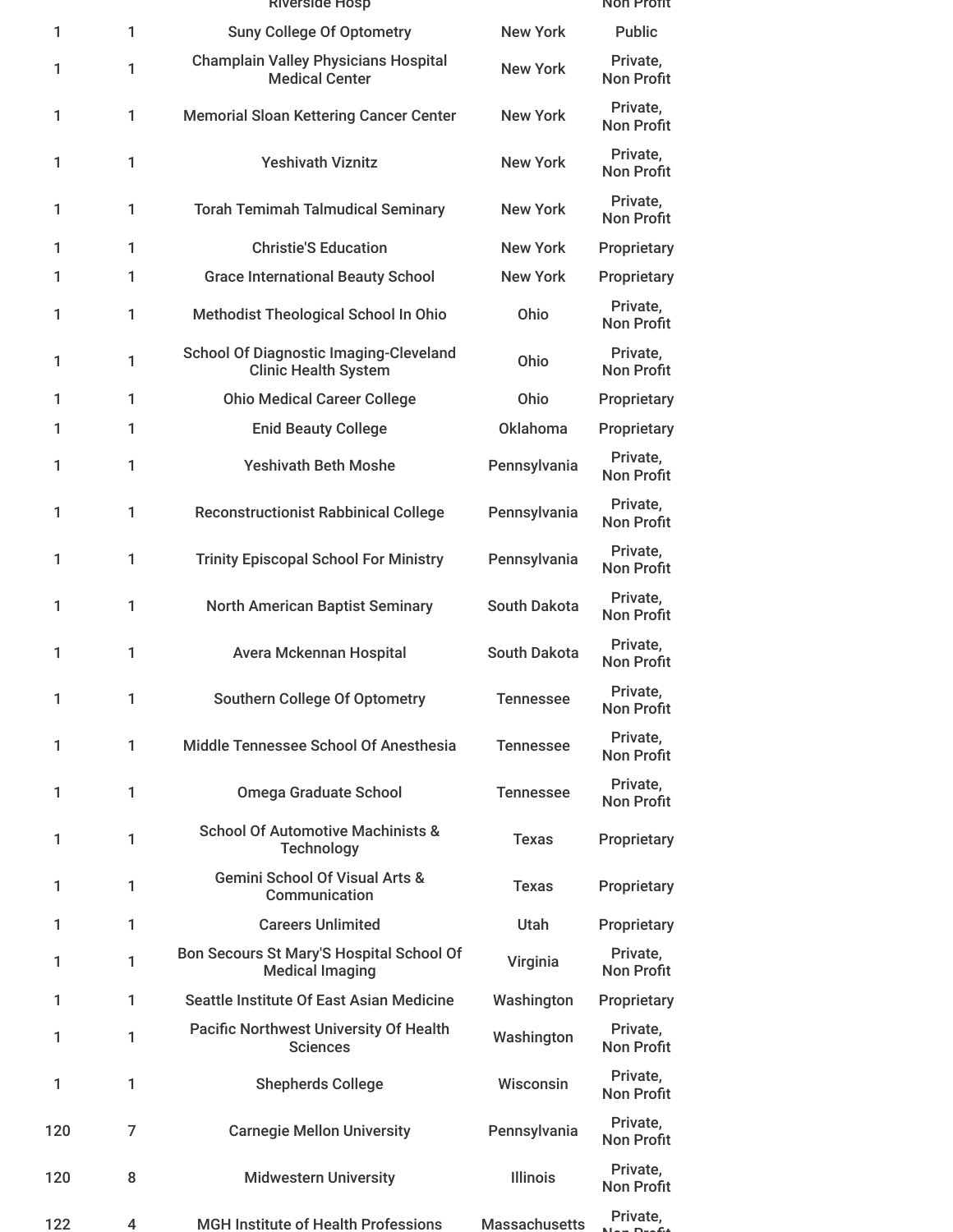|     |                |                                                                       |                       | NON Profit                    |
|-----|----------------|-----------------------------------------------------------------------|-----------------------|-------------------------------|
| 122 | $\overline{2}$ | Des Moines University - Osteopathic<br><b>Medical Center</b>          | lowa                  | Private,<br><b>Non Profit</b> |
| 122 | 17             | <b>Plaza College</b>                                                  | <b>New York</b>       | Proprietary                   |
| 125 | 9              | <b>Rosalind Franklin University Of Medicine</b><br><b>And Science</b> | <b>Illinois</b>       | Private,<br><b>Non Profit</b> |
| 125 | 9              | <b>Rush University</b>                                                | <b>Illinois</b>       | Private,<br><b>Non Profit</b> |
| 125 | 18             | <b>Western University Of Health Sciences</b>                          | California            | Private,<br><b>Non Profit</b> |
| 128 | 3              | <b>Augustana University</b>                                           | <b>South Dakota</b>   | Private,<br><b>Non Profit</b> |
| 128 | 3              | <b>Reed College</b>                                                   | Oregon                | Private,<br><b>Non Profit</b> |
| 128 | 3              | <b>Whitman College</b>                                                | Washington            | Private,<br><b>Non Profit</b> |
| 128 | 18             | <b>Hamilton College</b>                                               | <b>New York</b>       | Private,<br><b>Non Profit</b> |
| 128 | 19             | <b>Samuel Merritt University</b>                                      | California            | Private,<br><b>Non Profit</b> |
| 128 | 3              | A. T. Still University Of Health Sciences                             | <b>Missouri</b>       | Private,<br><b>Non Profit</b> |
| 128 | 19             | University Of California, San Francisco                               | California            | <b>Public</b>                 |
| 128 | 8              | Lake Erie College Of Osteopathic Medicine                             | Pennsylvania          | Private,<br><b>Non Profit</b> |
| 128 | 5              | <b>Williams College</b>                                               | <b>Massachusetts</b>  | Private,<br><b>Non Profit</b> |
| 137 | 21             | North-West College                                                    | California            | Proprietary                   |
| 137 | 6              | <b>Baylor College Of Medicine</b>                                     | <b>Texas</b>          | Private,<br>Non Profit        |
| 137 | $\overline{2}$ | <b>Saint Olaf College</b>                                             | <b>Minnesota</b>      | Private,<br><b>Non Profit</b> |
| 137 | 5              | <b>Kenyon College</b>                                                 | Ohio                  | Private,<br>Non Profit        |
| 137 | 5              | <b>Northeast Ohio Medical University</b>                              | Ohio                  | <b>Public</b>                 |
| 137 | 6              | <b>University Of Texas Health Science Center</b><br><b>At Houston</b> | <b>Texas</b>          | <b>Public</b>                 |
| 137 | 19             | Albany College Of Pharmacy And Health<br><b>Sciences</b>              | <b>New York</b>       | Private,<br><b>Non Profit</b> |
| 144 | 20             | <b>Barnard College</b>                                                | <b>New York</b>       | Private,<br><b>Non Profit</b> |
| 144 | 6              | <b>Massachusetts Institute Of Technology</b>                          | <b>Massachusetts</b>  | Private,<br>Non Profit        |
| 144 | 3              | <b>Camelot College</b>                                                | Louisiana             | Proprietary                   |
| 144 | 1              | <b>Medical University Of South Carolina</b>                           | <b>South Carolina</b> | <b>Public</b>                 |
| 144 | $\overline{7}$ | <b>Duke University</b>                                                | <b>North Carolina</b> | Private,<br><b>Non Profit</b> |
| 144 | 8              | University Of Texas Medical Branch At<br>Galveston                    | <b>Texas</b>          | <b>Public</b>                 |
| 144 | 4              | <b>University Of Portland</b>                                         | Oregon                | Private,<br><b>Non Profit</b> |

Edward Via Virginia College Of Osteopathic Private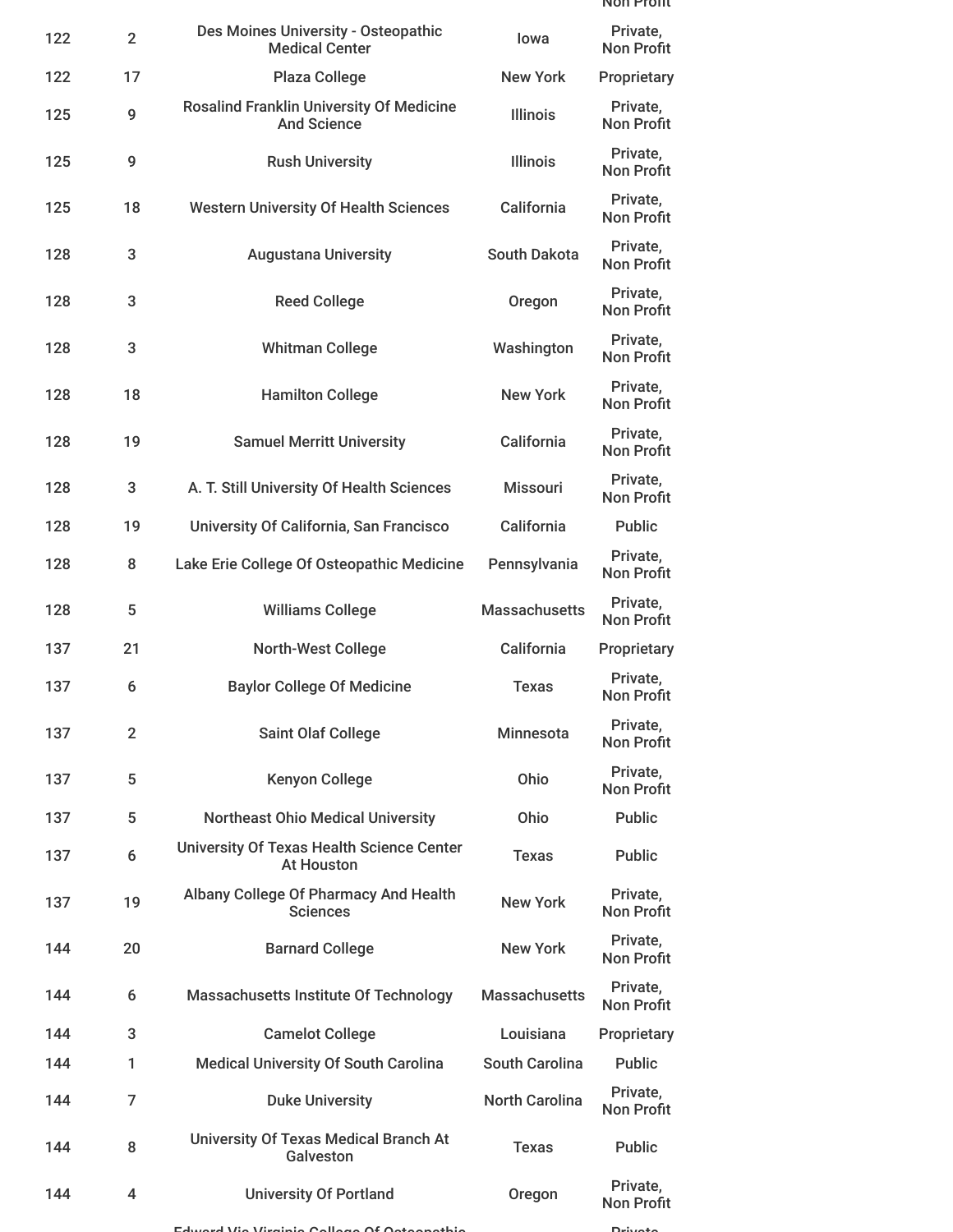| 144 | $\overline{\mathbf{4}}$ | cuwaru via virginia Conege Or Osteopatriic<br><b>Medicine</b>                  | Virginia             | Private,<br><b>Non Profit</b> |
|-----|-------------------------|--------------------------------------------------------------------------------|----------------------|-------------------------------|
| 144 | 3                       | University Of Nebraska Medical Center                                          | Nebraska             | <b>Public</b>                 |
| 144 | 8                       | <b>Rice University</b>                                                         | <b>Texas</b>         | Private,<br><b>Non Profit</b> |
| 154 | 21                      | <b>Bill And Sandra Pomeroy College Of</b><br><b>Nursing At Crouse Hospital</b> | <b>New York</b>      | Private,<br><b>Non Profit</b> |
| 154 | 7                       | <b>New England Conservatory Of Music</b>                                       | <b>Massachusetts</b> | Private,<br><b>Non Profit</b> |
| 154 | 3                       | St. John'S College                                                             | Maryland             | Private,<br><b>Non Profit</b> |
| 154 | 21                      | <b>Colgate University</b>                                                      | <b>New York</b>      | Private,<br><b>Non Profit</b> |
| 154 | 4                       | Michigan State University College Of Law                                       | Michigan             | Private,<br><b>Non Profit</b> |
| 154 | $\overline{7}$          | <b>Ohio Valley College Of Technology</b>                                       | Ohio                 | Proprietary                   |
| 154 | 22                      | <b>California Western School Of Law</b>                                        | California           | Private,<br><b>Non Profit</b> |
| 154 | 22                      | <b>Santa Clara University</b>                                                  | California           | Private,<br><b>Non Profit</b> |
| 154 | 11                      | <b>Illinois College Of Optometry</b>                                           | <b>Illinois</b>      | Private,<br><b>Non Profit</b> |
| 154 | 3                       | <b>University Of Notre Dame</b>                                                | Indiana              | Private,<br><b>Non Profit</b> |
| 154 | 10                      | <b>University Of Texas Southwestern Medical</b><br>Center (The)                | <b>Texas</b>         | <b>Public</b>                 |
| 154 | 4                       | St. Louis College Of Pharmacy                                                  | <b>Missouri</b>      | Private,<br><b>Non Profit</b> |
| 154 | $\overline{2}$          | <b>Rocky Mountain University Of Health</b><br><b>Professions</b>               | Utah                 | Proprietary                   |
| 167 | 4                       | <b>Montgomery Beauty School</b>                                                | Maryland             | Proprietary                   |
| 167 | 3                       | <b>Maine College Of Health Professions</b>                                     | <b>Maine</b>         | Private,<br><b>Non Profit</b> |
| 167 | 24                      | <b>Homestead Schools</b>                                                       | California           | Private,<br><b>Non Profit</b> |
| 167 | 7                       | <b>Ave Maria School Of Law</b>                                                 | Florida              | Private,<br><b>Non Profit</b> |
| 167 | 3                       | <b>Allen College</b>                                                           | lowa                 | Private,<br>Non Profit        |
| 167 | 23                      | <b>Union College</b>                                                           | <b>New York</b>      | Private,<br><b>Non Profit</b> |
| 167 | 23                      | Saint Joseph'S College Of Nursing At St<br><b>Joseph'S Hospital Health</b>     | <b>New York</b>      | Private,<br><b>Non Profit</b> |
| 167 | 8                       | <b>Harvard University</b>                                                      | <b>Massachusetts</b> | Private,<br><b>Non Profit</b> |
| 167 | 3                       | <b>Macalester College</b>                                                      | <b>Minnesota</b>     | Private,<br><b>Non Profit</b> |
| 167 | 5                       | <b>Oregon Health &amp; Science University</b>                                  | Oregon               | <b>Public</b>                 |
| 167 | 9                       | Philadelphia College Of Osteopathic<br><b>Medicine</b>                         | Pennsylvania         | Private,<br><b>Non Profit</b> |
| 167 | 11                      | <b>Texas Tech University Health Sciences</b><br>Center                         | <b>Texas</b>         | <b>Public</b>                 |

S U i i la Senata U i de la Senata U i o senata U i o senata U i Of N Y LO I i O i Of N Y LO I I I i O i Of N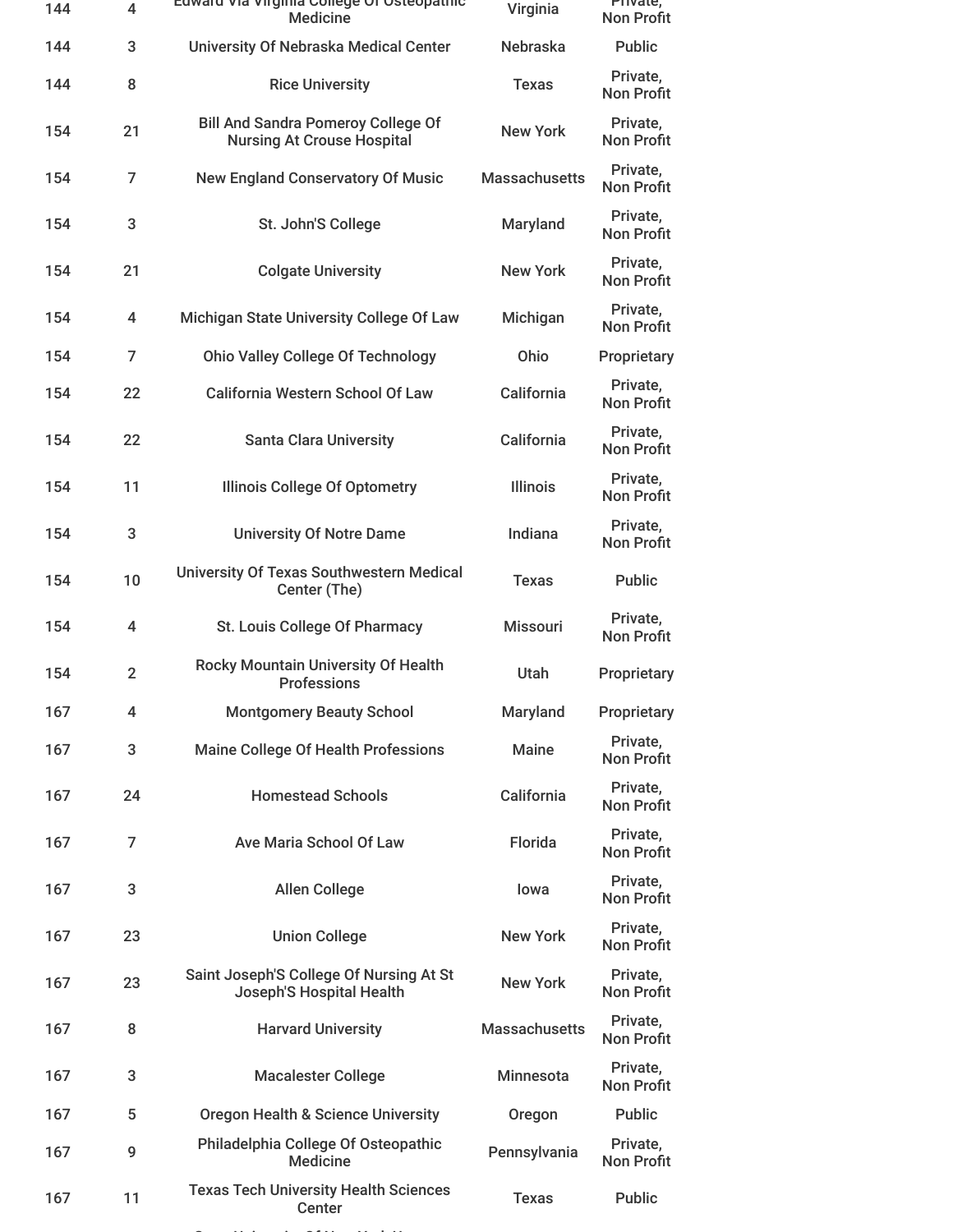| 167 | 23             | <b>State University Of New York Upstate</b><br><b>Medical University</b> | <b>New York</b>         | <b>Public</b>                 |
|-----|----------------|--------------------------------------------------------------------------|-------------------------|-------------------------------|
| 167 | $\overline{2}$ | <b>Dartmouth College</b>                                                 | <b>New</b><br>Hampshire | Private,<br><b>Non Profit</b> |
| 167 | 9              | <b>Salus University</b>                                                  | Pennsylvania            | Private,<br><b>Non Profit</b> |
| 167 | 11             | <b>Texas Tech University Health Sciences</b><br><b>Center El Paso</b>    | <b>Texas</b>            | Public                        |
| 183 | 25             | <b>Bellus Academy</b>                                                    | California              | Proprietary                   |
| 183 | 13             | <b>Trinity University</b>                                                | <b>Texas</b>            | Private,<br><b>Non Profit</b> |
| 183 | 12             | <b>National University Of Health Sciences</b><br>(The)                   | <b>Illinois</b>         | Private,<br><b>Non Profit</b> |
| 183 | 1              | <b>Princeton University</b>                                              | <b>New Jersey</b>       | Private,<br><b>Non Profit</b> |
| 183 | 1              | <b>Stevens Institute Of Technology</b>                                   | <b>New Jersey</b>       | Private,<br><b>Non Profit</b> |
| 183 | 12             | <b>Trinity College Of Nursing &amp; Health</b><br><b>Sciences</b>        | <b>Illinois</b>         | Private,<br><b>Non Profit</b> |
| 183 | 9              | <b>Massachusetts Maritime Academy</b>                                    | <b>Massachusetts</b>    | <b>Public</b>                 |
| 183 | 11             | <b>Franklin &amp; Marshall College</b>                                   | Pennsylvania            | Private,<br><b>Non Profit</b> |
| 183 | 11             | <b>Haverford College</b>                                                 | Pennsylvania            | Private,<br><b>Non Profit</b> |
| 183 | 25             | <b>California Polytechnic State University</b>                           | California              | <b>Public</b>                 |
| 183 | 8              | <b>Elon University</b>                                                   | <b>North Carolina</b>   | Private,<br><b>Non Profit</b> |
| 183 | 25             | <b>Touro University</b>                                                  | California              | Private,<br><b>Non Profit</b> |
| 183 | 25             | <b>Loma Linda University</b>                                             | California              | Private,<br><b>Non Profit</b> |
| 183 | $\overline{2}$ | <b>Oklahoma State University Center For</b><br><b>Health Sciences</b>    | <b>Oklahoma</b>         | <b>Public</b>                 |
| 183 | 9              | <b>Bentley University</b>                                                | <b>Massachusetts</b>    | Private,<br><b>Non Profit</b> |
| 183 | 12             | <b>Wheaton College</b>                                                   | <b>Illinois</b>         | Private,<br><b>Non Profit</b> |
| 183 | 25             | University Of St. Augustine For Health<br><b>Sciences</b>                | California              | Proprietary                   |
| 183 | 5              | <b>Eastern Virginia Medical School</b>                                   | Virginia                | <b>Public</b>                 |
|     |                |                                                                          |                         |                               |

### Download data

Above are the 4,425 institutions who had their default rates published by the Department of Educa 2016 fiscal year. You can search for a certain school or state with the above search bar, but the set be relevant to the schools or states in each respective tab. "Proprietary" is another term for a for-p Excluded are schools from U.S. territories including Puerto Rico, Guam, and the Virgin Islands.

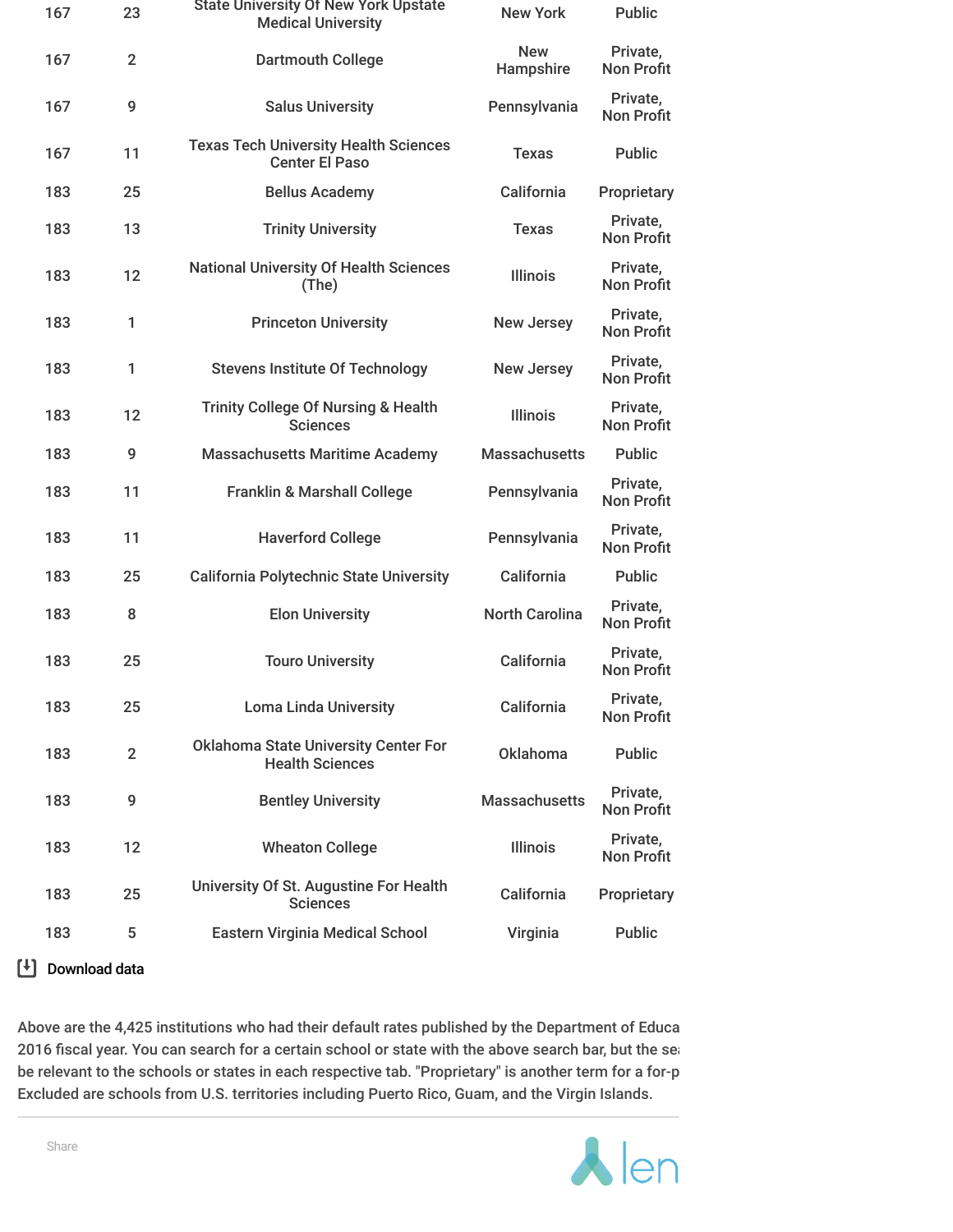# **Observations & Analysis**

## **Southern States Among Highest Default Rates, New England & Midwest States Lowest**

Southern states in the U.S. had some of the highest default rates, according to the Department of Education's default data. Mississippi's default rate of 14.94% was the second highest in the country, behind only Nevada's 18.16%, which was an outlier.

Following closely behind Nevada and Mississippi was West Virginia (14.63% – 48th overall), Louisiana (13.50% – 46th), Alabama (13.38% – 45th), Kentucky (12.31% – 43rd), South Carolina (11.58% – 41st), Tennessee (11.57% – 40th), and Georgia (10.86% – 33rd).

On the other end, states from both the New England and Midwest regions had some of the lowest student loan default rates. For example, Massachusetts had the lowest default rate in the country (5.82%), and was closely followed by Vermont (6.17% – 2nd) and Rhode Island (6.29% – 4th).

For states in the Midwest, North Dakota had the third lowest default rate (6.21%), while Nebraska  $(7.31\% - 5th)$ , Minnesota (8.29%  $-$  9th), and Wisconsin (9.02%  $-$  15th) were not far behind.

## **Not Surprisingly, For-Prot Schools Have Highest Default Rates**

The link between student loan scams and for-profit schools has long been documented (https://www.cbsnews.com/news/study-most-student-loan-fraud-claims-involve-for-profits/), so it came as no surprise to see these schools producing the highest default rates.

For the 2016 fiscal year, for-profit (a.k.a. proprietary) institutions had a collective default rate of 15.20%, compared to a public school default rate of 9.60%, and a nonprofit private school default rate of 6.60%.

According to the ED, the national overall default rate for the 2016 fiscal year was 10.10%.

While it was not surprising to see for-profit schools have the highest default rate, it was a bit of a shock to see that the default rate for public schools was so much higher than that for nonprofit private schools. On average, tuition rates at private institutions are more than double public school in-state tuition, which typically means a student is going to take on more student loan debt.

According to LendEDU's most recent Student Debt by School by State report [\(https://lendedu.com/blog/student-loan-debt-by-school-by-state/\),](https://lendedu.com/blog/student-loan-debt-by-school-by-state/) the average student debt per borrower figure at private institutions was \$38,186, while at public schools that figure dropped to \$27,524.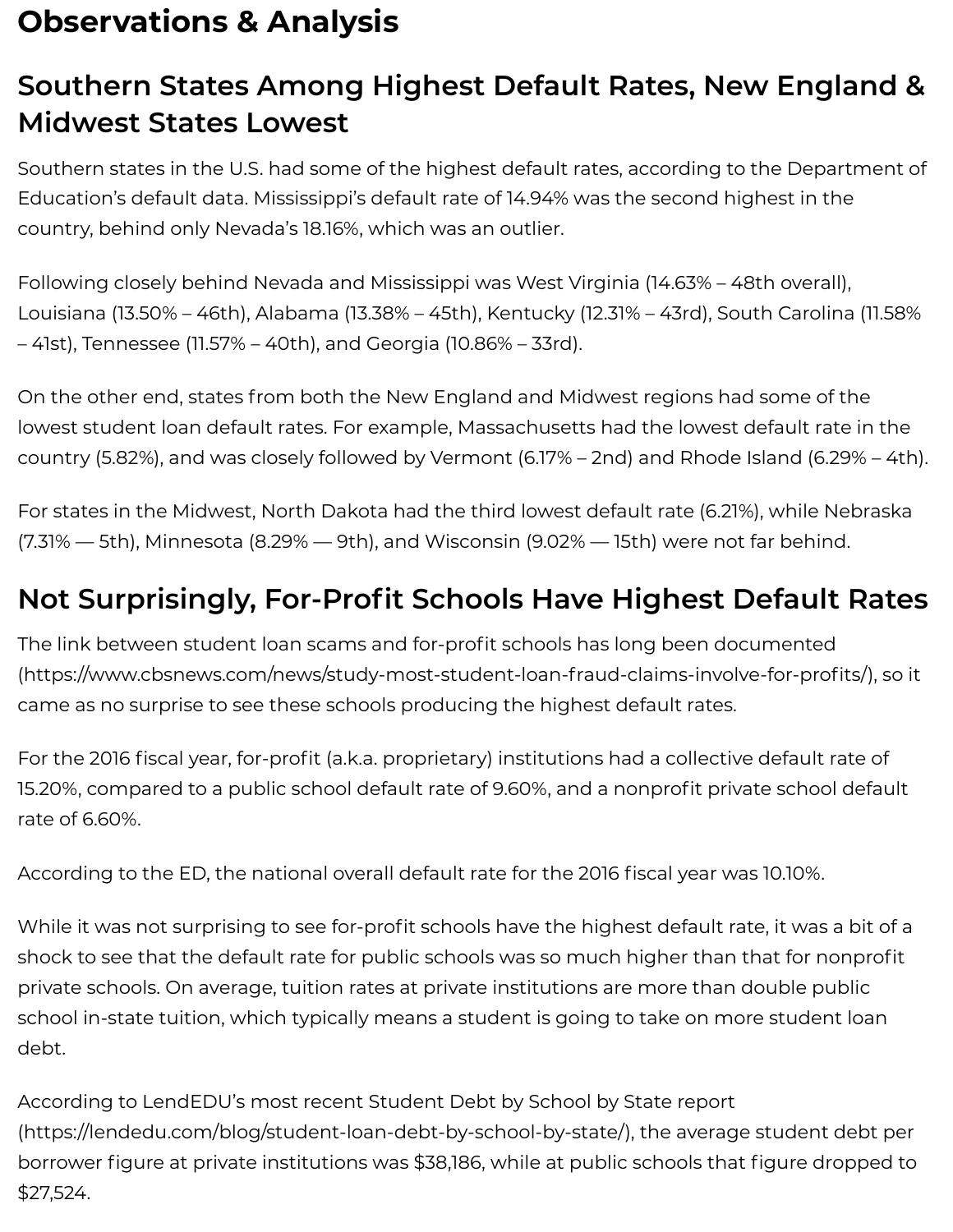Despite that, the collective default rate for public schools was three percentage points higher than the rate for private institutions.

## **Default Rate at HBCUs High, Low for Women's Colleges**

Historically black colleges and universities had a collective default rate of 15.66%, which is high relative to other default rates by school type.

For example, the collective default rate for women's colleges was 5.35%, while it was 9.07% at Hispanic colleges, and 9.45% at schools without a designation. For reference, LendEDU analyzed the default data for women's colleges by pulling a list of those respective institutions from womenscolleges.org [\(https://www.womenscolleges.org/\).](https://www.womenscolleges.org/) All other school-types were already designated by the ED.

The only designated school type that had a higher collective default rate than HBCUs was Native American colleges, where it was 17.37%. However, the ED only provided default data on four Native American institutions compared with 92 HBCUs.

## **A Word on Barber Schools**

If there is anything else to gain from this data, it is that barber schools lead to student loan defaults at an unusually high rate. Of the seven schools that were subject to lose Direct Loan Program and/or Federal Pell Grant eligibility due to three straight years with default rates above 30%, four were barber schools, while a fifth was a cosmetology school.

Out of the 11 schools that were subject to lose Direct Loan Program eligibility due to default rates above 40% for the 2016 fiscal year, six were barber schools.

Amongst the 10 schools that had the highest default rates for the 2016 fiscal year, eight were barber schools and the ninth was a cosmetology school.

# **Tips to Avoid Student Loan Default**

If you've made a series of late student loan payments or missed a monthly student loan payment completely, entering student loan default [\(https://lendedu.com/blog/student-loan-default/\)](https://lendedu.com/blog/student-loan-default/) is a real possibility.

While student loan default may seem unavoidable at times, there are a few possible steps you can take that may prevent you from defaulting.

## **Talk to Your Student Loan Lender**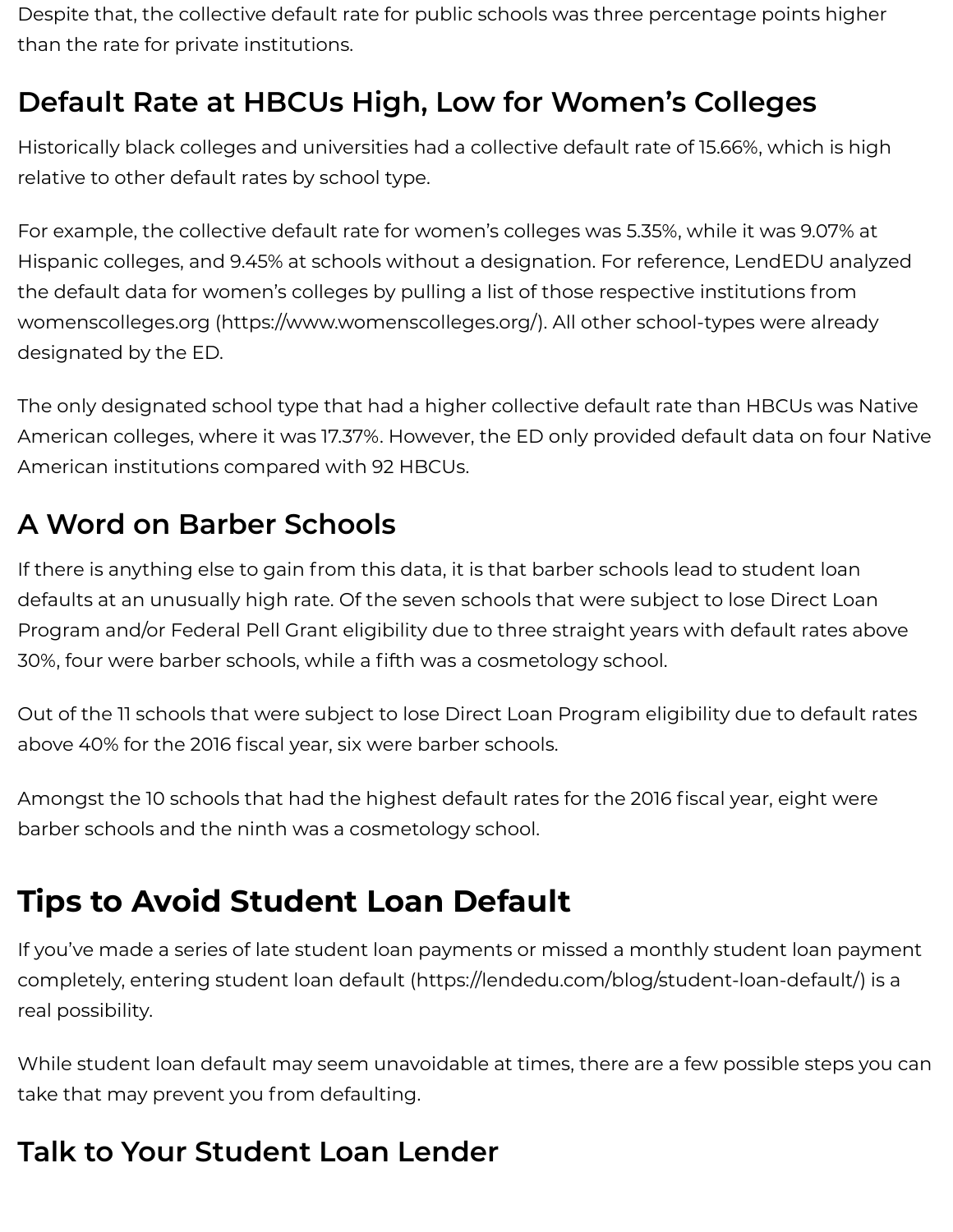If you are unable to make monthly student loan payments (https://lendedu.com/blog/options-to[consider-while-having-trouble-with-student-loans\),](https://lendedu.com/blog/options-to-consider-while-having-trouble-with-student-loans) then you should notify your lender of your situation, as they might be able to find an option for you to avoid default.

For example, you may be able to enter into deferment (https://lendedu.com/blog/student-loandeferment/) or forbearance [\(https://lendedu.com/blog/student-loan-forbearance/\),](https://lendedu.com/blog/student-loan-deferment/) although only private student loan borrowers may have access to the latter.

## **Revisit Your Repayment Plan**

If you have federal student loans [\(https://lendedu.com/blog/federal-student-loans/\),](https://lendedu.com/blog/federal-student-loans/) entering into an income-driven repayment plan [\(https://lendedu.com/blog/income-driven-repayment-plans](https://lendedu.com/blog/income-driven-repayment-plans-guide)guide) could be an option. This means that you only have to make monthly payments relative to your income. Other options for federal student loan borrowers include entering into either an extended repayment plan [\(https://studentaid.gov/manage-loans/repayment/plans/extended\)](https://studentaid.gov/manage-loans/repayment/plans/extended) or graduated repayment plan [\(https://studentaid.gov/manage-loans/repayment/plans/graduated\)](https://studentaid.gov/manage-loans/repayment/plans/graduated).

If you have private student loans [\(https://lendedu.com/blog/private-student-loans/\)](https://lendedu.com/blog/private-student-loans/), your protections aren't as broad as they are with federal student loans, but your lender may still agree to a more flexible repayment plan.

## **Refinance Your Student Loans**

Consolidating and refinancing your student loans (https://lendedu.com/blog/refinance-studentloans/) is another option that can help by simplifying federal student loan repayment, lowering your interest rate, and/or extending your repayment period which should reduce your monthly payments.

If you have a strong credit score, refinancing should lower your student loan interest rate [\(https://lendedu.com/blog/student-loan-interest-rates\).](https://lendedu.com/blog/student-loan-interest-rates) It's important to note that when you refinance your federal student loans, you will lose certain protections and possibly a route to loan forgiveness.

Additionally, if you have already refinanced your student loans once with a private lender it is still possible to refinance those student loans a second time (https://lendedu.com/blog/can-yourefinance-student-debt-more-than-once/).

## **Methodology**

All data that is found in this report derives from a report

(https://www2.ed.gov/offices/OSFAP/defaultmanagement/cdr.html) published by the Department of Education (ED) on September 23, 2019. The data reflects default rates for the 2016 fiscal year, the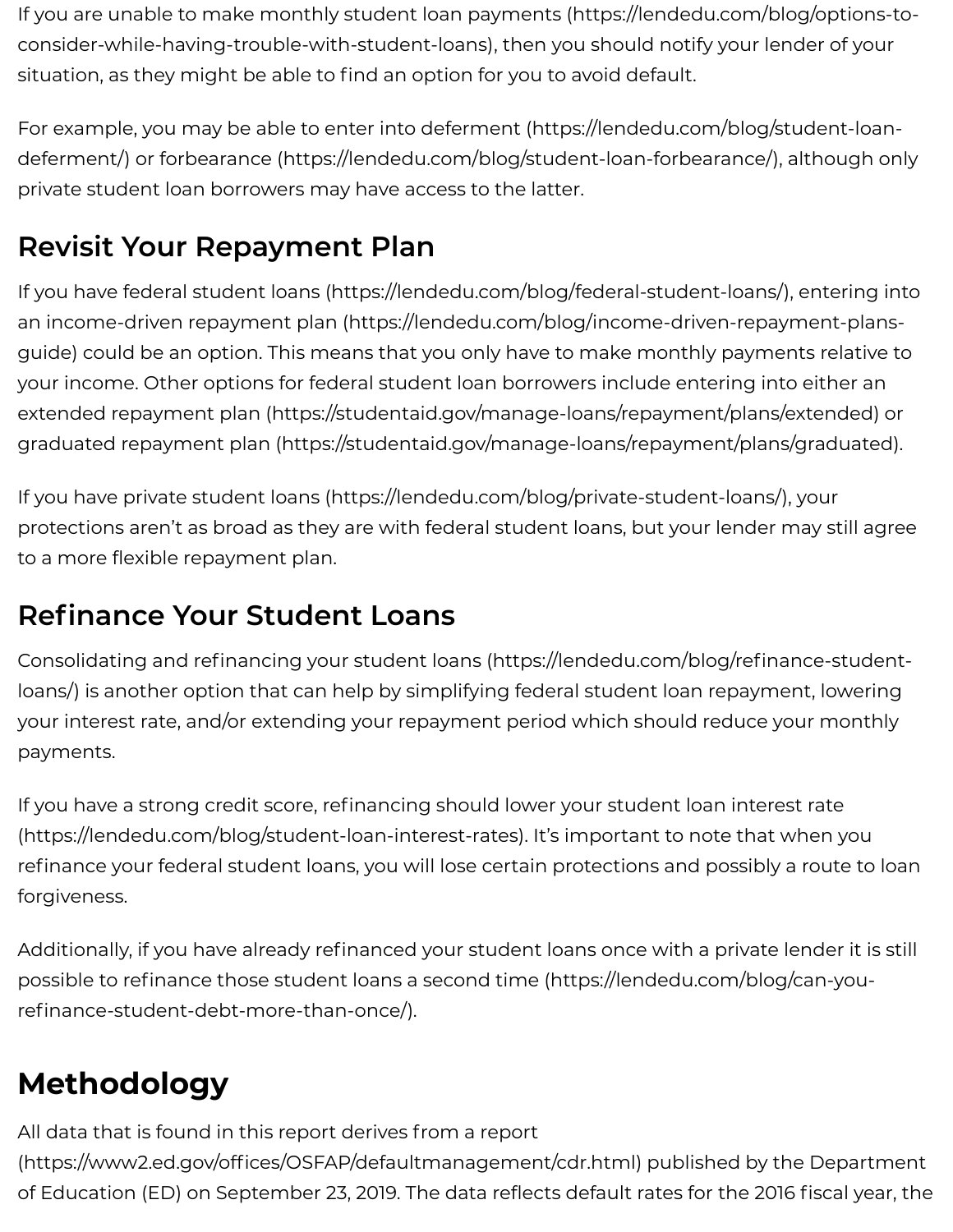most recent, fully-analyzed year available.

For schools that had over 30 borrowers enter repayment in the 2016 fiscal year, the ED found the default rate by taking the sum of borrowers that entered repayment in 2016 and defaulted in 2016, 2017, or 2018 and divided that sum by the number of borrowers who entered repayment in 2016.

For schools that had less than 30 borrowers enter repayment in the 2016 fiscal year, the ED found the default rate by summing together the number of borrowers who entered repayment in 2014, 2015, or 2016 and defaulted and divided that figure by the number of borrowers who entered repayment in 2014, 2015, or 2016.

**Educated Financial Decisions** 

Ford the second school-type table and the complete school table, LendEDU filtered out schools that wer<u>e located i</u>n the following U.S. territories: Puerto Rico, Guam, and the U.S. Virgin Islands. Thകൂ $\mathfrak{f}$ i), The  $\mathfrak{f}$  is stable was reported as it was published by the ED (which also published the st**at<sub>Bibale</sub>le) and includes 6,130 total institutions that produced a collective default rate of 10.10%.** 

support@lendedu.com [\(mailto:support@lendedu.com\)](mailto:support@lendedu.com) in**cl+rdeg6ræg**ed from offering the following degree programs: associate's degree, bachelor's Private, public, and proprietary (for-profit) institutions were all included in this report. Schools

degree, first professional degree, graduate/professional degree, master's or doctor's degree, non-<br>Student Loans [\(/blog/category/student-loans/\)](https://lendedu.com/blog/category/student-loans/) Personal Loans [\(/blog/category/personal-loans/\)](https://lendedu.com/blog/category/personal-loans/) degree, non-degree one year, non-degree two years, non-degree three plus years, and two-year transfer.

Home Equity [\(/blog/category/home-equity/\)](https://lendedu.com/blog/category/home-equity/)

#### Seകേന്ദുരുട്രേുന്ദി<del>ം ()</del>ശ്മിപ്പിച്ചിച്ചിട്ടുള്ളേക്ക്സ് [\(https://lendedu.com/our-research/\)](https://lendedu.com/our-research/)

Insurance [\(/blog/category/insurance/\)](https://lendedu.com/blog/category/insurance/)

Pet Insurance [\(/blog/category/pet-insurance/\)](https://lendedu.com/blog/category/pet-insurance/) Credit Cards [\(/blog/category/credit-cards/\)](https://lendedu.com/blog/category/credit-cards/) Author: Mike Brown



**Automage Coans and publicly-available resources, to** and publicly-available resources, to **Bestim paries:** if y emerging personal finance trends and tell unique stories. Mike's work, featured in major **EXTERM** Refinance (/blog/refinance-student-loans/)<br>personal finance measuring stick and can help them make informed finance decisions. outlets like The Wall Street Journal and The Washington Post, provides consumers with a

Private Student Loans [\(/blog/private-student-loans/\)](https://lendedu.com/blog/private-student-loans/)

Student Loans Without a Cosigner [\(/blog/student-loans-without-a-cosigner/\)](https://lendedu.com/blog/student-loans-without-a-cosigner/)

Best Personal Loans [\(/blog/best-personal-loans\)](https://lendedu.com/blog/best-personal-loans)

Best Pet Insurance [\(/blog/best-pet-insurance/\)](https://lendedu.com/blog/best-pet-insurance/)

Best HELOCs [\(/blog/home-equity-line-of-credit/\)](https://lendedu.com/blog/home-equity-line-of-credit/)

Best Home Equity Loans [\(/blog/home-equity-loans\)](https://lendedu.com/blog/home-equity-loans)

Best Tax Relief Companies [\(/blog/best-tax-relief-companies/\)](https://lendedu.com/blog/best-tax-relief-companies/)

### **Company**

Blog [\(/blog/\)](https://lendedu.com/blog/)

About [\(/about/\)](https://lendedu.com/about/)